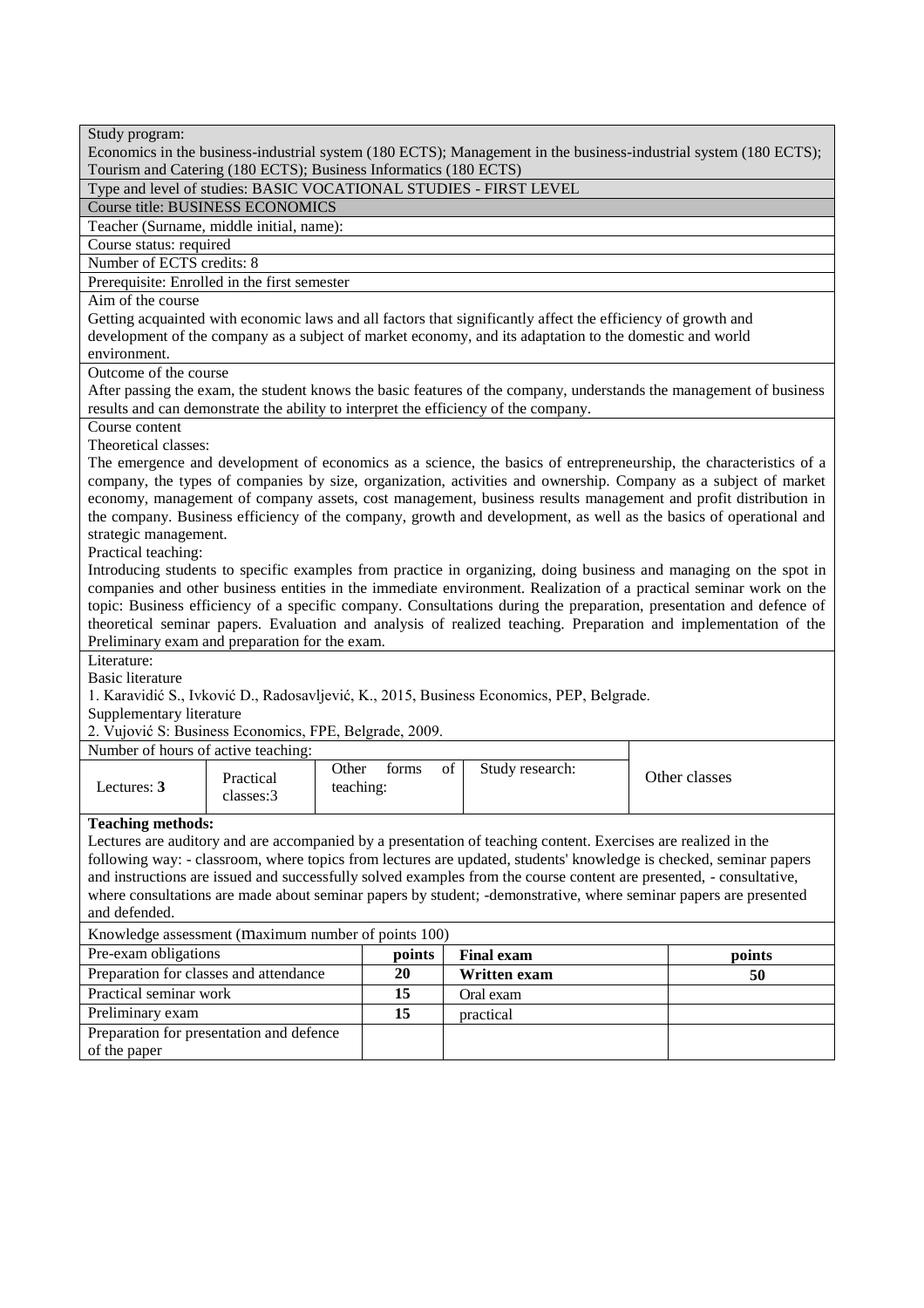| Study program:                                                                                                                                                                                                                                                                                                                                                                                                                                                                                                                                                                                                                                                                                                                                                                                                                                                                                                                                                                                                                                                                                                                                                                                                                                                                                                                                                                                                                                                                                                                                                            |               |                   |               |  |  |
|---------------------------------------------------------------------------------------------------------------------------------------------------------------------------------------------------------------------------------------------------------------------------------------------------------------------------------------------------------------------------------------------------------------------------------------------------------------------------------------------------------------------------------------------------------------------------------------------------------------------------------------------------------------------------------------------------------------------------------------------------------------------------------------------------------------------------------------------------------------------------------------------------------------------------------------------------------------------------------------------------------------------------------------------------------------------------------------------------------------------------------------------------------------------------------------------------------------------------------------------------------------------------------------------------------------------------------------------------------------------------------------------------------------------------------------------------------------------------------------------------------------------------------------------------------------------------|---------------|-------------------|---------------|--|--|
| Economics in the business-industrial system (180 ECTS); Management in the business-industrial system (180 ECTS);                                                                                                                                                                                                                                                                                                                                                                                                                                                                                                                                                                                                                                                                                                                                                                                                                                                                                                                                                                                                                                                                                                                                                                                                                                                                                                                                                                                                                                                          |               |                   |               |  |  |
| Tourism and Catering (180 ECTS); Business Informatics (180 ECTS)                                                                                                                                                                                                                                                                                                                                                                                                                                                                                                                                                                                                                                                                                                                                                                                                                                                                                                                                                                                                                                                                                                                                                                                                                                                                                                                                                                                                                                                                                                          |               |                   |               |  |  |
| Type and level of studies: BASIC VOCATIONAL STUDIES - FIRST LEVEL<br>Course title: SOCIOLOGY                                                                                                                                                                                                                                                                                                                                                                                                                                                                                                                                                                                                                                                                                                                                                                                                                                                                                                                                                                                                                                                                                                                                                                                                                                                                                                                                                                                                                                                                              |               |                   |               |  |  |
| Teacher:                                                                                                                                                                                                                                                                                                                                                                                                                                                                                                                                                                                                                                                                                                                                                                                                                                                                                                                                                                                                                                                                                                                                                                                                                                                                                                                                                                                                                                                                                                                                                                  |               |                   |               |  |  |
| Course status: required                                                                                                                                                                                                                                                                                                                                                                                                                                                                                                                                                                                                                                                                                                                                                                                                                                                                                                                                                                                                                                                                                                                                                                                                                                                                                                                                                                                                                                                                                                                                                   |               |                   |               |  |  |
| Number of ECTS credits: 7                                                                                                                                                                                                                                                                                                                                                                                                                                                                                                                                                                                                                                                                                                                                                                                                                                                                                                                                                                                                                                                                                                                                                                                                                                                                                                                                                                                                                                                                                                                                                 |               |                   |               |  |  |
| Prerequisite: Enrolled in the second semester, attended classes in the subject and realized pre-examination obligations                                                                                                                                                                                                                                                                                                                                                                                                                                                                                                                                                                                                                                                                                                                                                                                                                                                                                                                                                                                                                                                                                                                                                                                                                                                                                                                                                                                                                                                   |               |                   |               |  |  |
| Aim of the course                                                                                                                                                                                                                                                                                                                                                                                                                                                                                                                                                                                                                                                                                                                                                                                                                                                                                                                                                                                                                                                                                                                                                                                                                                                                                                                                                                                                                                                                                                                                                         |               |                   |               |  |  |
| Transferring practical skills and knowledge to the student through acquaintance with social-humanistic contents and<br>determinants of modern global society in order to understand basic particular and global social processes, as well as<br>mastering elementary methodological knowledge for collecting relevant social facts.                                                                                                                                                                                                                                                                                                                                                                                                                                                                                                                                                                                                                                                                                                                                                                                                                                                                                                                                                                                                                                                                                                                                                                                                                                       |               |                   |               |  |  |
| Outcome of the course                                                                                                                                                                                                                                                                                                                                                                                                                                                                                                                                                                                                                                                                                                                                                                                                                                                                                                                                                                                                                                                                                                                                                                                                                                                                                                                                                                                                                                                                                                                                                     |               |                   |               |  |  |
| After passing the exam, the student mastered the fundamental socio-humanistic knowledge of modern society, as well<br>as the initial training for sociometric and survey research of public opinion using the methods of referrals and<br>interviews.                                                                                                                                                                                                                                                                                                                                                                                                                                                                                                                                                                                                                                                                                                                                                                                                                                                                                                                                                                                                                                                                                                                                                                                                                                                                                                                     |               |                   |               |  |  |
| Course content                                                                                                                                                                                                                                                                                                                                                                                                                                                                                                                                                                                                                                                                                                                                                                                                                                                                                                                                                                                                                                                                                                                                                                                                                                                                                                                                                                                                                                                                                                                                                            |               |                   |               |  |  |
|                                                                                                                                                                                                                                                                                                                                                                                                                                                                                                                                                                                                                                                                                                                                                                                                                                                                                                                                                                                                                                                                                                                                                                                                                                                                                                                                                                                                                                                                                                                                                                           |               |                   |               |  |  |
| Theoretical classes:<br>Subject of sociology. Sociological research methodology. Scientific explanation, laws and theories. Sociological<br>schools and directions. Society and the individual. Social groups. Reference groups. Family and marriage. Cyber<br>groups and virtual communities. Non-reference groups. Social stratification. Social mobility. Social control. Equality<br>and inequality. Power, power, authority. The ruling and middle classes. Cyber stratification. Social communities.<br>Country. Law, legal order, rule of law. Freedom and human rights. Democracy. Political structure of society. Social<br>communities. Country. Law, legal order, rule of law. Freedom and human rights. Democracy. Political structure of<br>society. Civil society. An open society. Welfare state. A citizen. Non-governmental organizations. Culture. Tradition.<br>Custom. Morality. Mass media, multimedia, media globalization, Internet. Religion. Contemporary typology of global<br>societies. Social values and a view of the future.<br>Practical teaching:<br>A closer explanation of some of the topics covered in the lectures. Application and practice of sociometric methods<br>through training of students for survey and sociometric research. Preparation of preliminary exams and exams.<br>Evaluation of realized teaching and analysis of its results.<br>Literature:<br>[1]. Pantelić-Vujanić S., (2014), Sociology, College of Business Economics and Entrepreneurship, Belgrade.<br>Theoretical classes: 2<br>Practical classes: 2 |               |                   |               |  |  |
| Number of hours of active teaching                                                                                                                                                                                                                                                                                                                                                                                                                                                                                                                                                                                                                                                                                                                                                                                                                                                                                                                                                                                                                                                                                                                                                                                                                                                                                                                                                                                                                                                                                                                                        |               |                   |               |  |  |
| Teaching methods<br>Lectures are auditory and are accompanied by a presentation of teaching content. Exercises are realized in the<br>following way: - classroom, where topics from lectures are updated, students' knowledge is checked, seminar papers<br>and instructions are issued and successfully solved examples from the course content are presented, - consultative,<br>where consultations are made about seminar papers by student; - demonstrative, where seminar papers are presented<br>and defended.<br>Knowledge assessment (maximum number of points 100)                                                                                                                                                                                                                                                                                                                                                                                                                                                                                                                                                                                                                                                                                                                                                                                                                                                                                                                                                                                              |               |                   |               |  |  |
| Pre-exam obligations                                                                                                                                                                                                                                                                                                                                                                                                                                                                                                                                                                                                                                                                                                                                                                                                                                                                                                                                                                                                                                                                                                                                                                                                                                                                                                                                                                                                                                                                                                                                                      | <b>Points</b> | <b>Final Exam</b> | <b>Points</b> |  |  |
| activity during the lecture                                                                                                                                                                                                                                                                                                                                                                                                                                                                                                                                                                                                                                                                                                                                                                                                                                                                                                                                                                                                                                                                                                                                                                                                                                                                                                                                                                                                                                                                                                                                               | 20            | <b>Oral Exam</b>  | 50            |  |  |
| Preliminary exam-the first                                                                                                                                                                                                                                                                                                                                                                                                                                                                                                                                                                                                                                                                                                                                                                                                                                                                                                                                                                                                                                                                                                                                                                                                                                                                                                                                                                                                                                                                                                                                                | 15            |                   |               |  |  |
| Preliminary exam - the second                                                                                                                                                                                                                                                                                                                                                                                                                                                                                                                                                                                                                                                                                                                                                                                                                                                                                                                                                                                                                                                                                                                                                                                                                                                                                                                                                                                                                                                                                                                                             | 15            |                   |               |  |  |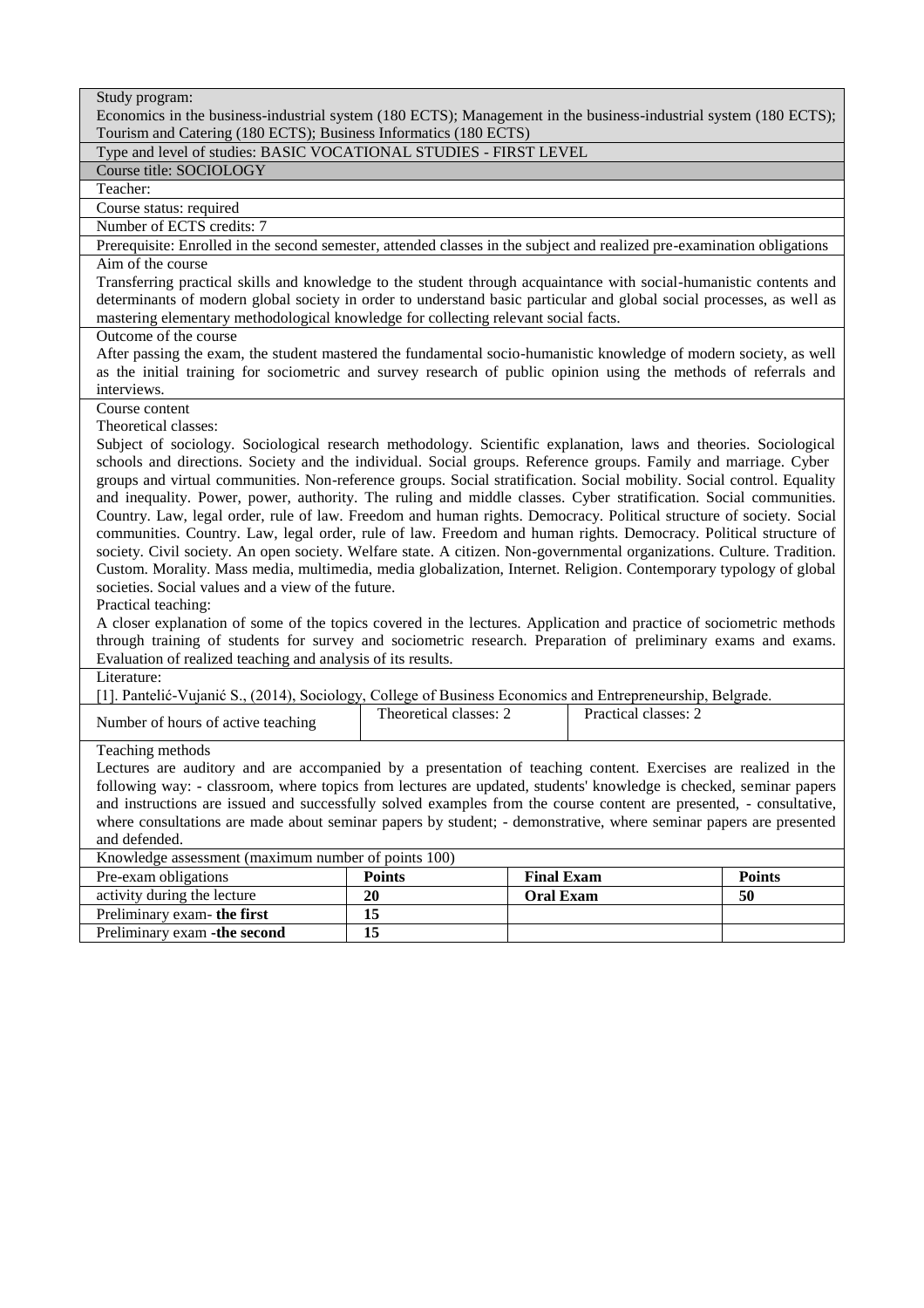| Study program:                                                                                                                                                                                                                            |        |                       |        |  |
|-------------------------------------------------------------------------------------------------------------------------------------------------------------------------------------------------------------------------------------------|--------|-----------------------|--------|--|
| Economics in the business-industrial system (180 ECTS); Management in the business-industrial system (180 ECTS);<br>Tourism and Catering (180 ECTS); Business Informatics (180 ECTS)                                                      |        |                       |        |  |
| Type and level of studies: BASIC VOCATIONAL STUDIES - the FIRST LEVEL                                                                                                                                                                     |        |                       |        |  |
| <b>Course title: BUSINESS INFORMATICS</b>                                                                                                                                                                                                 |        |                       |        |  |
| Teacher:                                                                                                                                                                                                                                  |        |                       |        |  |
| Course status: required                                                                                                                                                                                                                   |        |                       |        |  |
| Number of ECTS credits: 8                                                                                                                                                                                                                 |        |                       |        |  |
| Prerequisite: Enrolled in the first semester, completed the course and successfully completed pre-examination obligations                                                                                                                 |        |                       |        |  |
| Aim of the course                                                                                                                                                                                                                         |        |                       |        |  |
| Introducing students to the basic computer concepts, technological components of computers and the relationship between                                                                                                                   |        |                       |        |  |
| computer hardware and software through the study of the principles of computer technology and modern information                                                                                                                          |        |                       |        |  |
| technology, computer architecture concepts and basic functional parts of the operating system, through computer network                                                                                                                   |        |                       |        |  |
| architectures, protocols and Internet services as well as with classical data organization and basic database design techniques                                                                                                           |        |                       |        |  |
| in IS.                                                                                                                                                                                                                                    |        |                       |        |  |
| Outcome of the course                                                                                                                                                                                                                     |        |                       |        |  |
| After passing the exam, the student has basic theoretical and practical knowledge in the field of computer architecture and                                                                                                               |        |                       |        |  |
| organization, understands the basic concepts of operating systems, knows the basic concepts, computer networks, the                                                                                                                       |        |                       |        |  |
| possibility of using Internet / Intranet services and network protocols.                                                                                                                                                                  |        |                       |        |  |
| Course content                                                                                                                                                                                                                            |        |                       |        |  |
| Theoretical classes: Fundamentals of systems theory. Cybernetics and systems management. Informatics and computing.                                                                                                                       |        |                       |        |  |
| Business application of computers. Business Informatics. Computer systems (development, categories, structure,<br>components, input and output units, data storage units, mathematical and logical bases of computers). Computer software |        |                       |        |  |
| (concept and division, operating systems - OS, OS characteristics for certain types of processing; graphic OS, programming                                                                                                                |        |                       |        |  |
| languages, application software, application programming)                                                                                                                                                                                 |        |                       |        |  |
| Computer networks (concept and purpose, types, passive and active network equipment, computer interfaces, computer                                                                                                                        |        |                       |        |  |
| communication and communication protocols, topology, possible attacks and protection of computer networks, internet,                                                                                                                      |        |                       |        |  |
| intranet and extranet). Data organization (organizational data units, file size and volume, basic forms of processing,                                                                                                                    |        |                       |        |  |
| organization and search method). Databases (classic data processing system and database-based approach).                                                                                                                                  |        |                       |        |  |
| Practical classes: Identification of personal computer components, computer architecture and organization, processor,                                                                                                                     |        |                       |        |  |
| memory and computer networks. Introduction to the operating system. Working with internet explorer and getting                                                                                                                            |        |                       |        |  |
| acquainted with internet services. Preparation of preliminary exams and exams. Evaluation of realized teaching and analysis                                                                                                               |        |                       |        |  |
| of its results.                                                                                                                                                                                                                           |        |                       |        |  |
| Literature:                                                                                                                                                                                                                               |        |                       |        |  |
| [1]. Živadinović J., Medić Z., Skorup, A., (2016), Business Informatics, College of Business Economics and                                                                                                                                |        |                       |        |  |
| <b>Entrepreneurship Belgrade</b>                                                                                                                                                                                                          |        |                       |        |  |
| [2]. Mikarić, B., 2010, Computer technologies, practicum, Kruševac, ICIM<br>Number of hours of active teaching<br>Theoretical teaching: 3                                                                                                 |        | Practical teaching: 3 |        |  |
| Teaching methods                                                                                                                                                                                                                          |        |                       |        |  |
| Lectures are auditory, fully supported by video slides and demonstrations of work in computer programs, and are performed                                                                                                                 |        |                       |        |  |
| with the help of video projectors and computers with Internet access with all students. Exercises are performed in groups in a                                                                                                            |        |                       |        |  |
| computer laboratory with a video projector and Internet access, as: 1) laboratory, for practical work in the MS Windows                                                                                                                   |        |                       |        |  |
| operating system and MS Word; 2) discussion, which takes place through questions and answers, 3) demonstration, for the                                                                                                                   |        |                       |        |  |
| presentation and defence of four independent tasks for independent work.                                                                                                                                                                  |        |                       |        |  |
| Knowledge assessment (maximum number of points 100)                                                                                                                                                                                       |        |                       |        |  |
| Pre-exam obligations                                                                                                                                                                                                                      | points | <b>Final exam</b>     | points |  |
| Preparation for classes and attendance                                                                                                                                                                                                    | 20     | written exam          |        |  |
| Two practical tasks for independent work                                                                                                                                                                                                  | 30     | oral exam             |        |  |
| Preliminary exam                                                                                                                                                                                                                          |        | practical             | 50     |  |
| Preparation for presentation and defence of the paper                                                                                                                                                                                     |        |                       |        |  |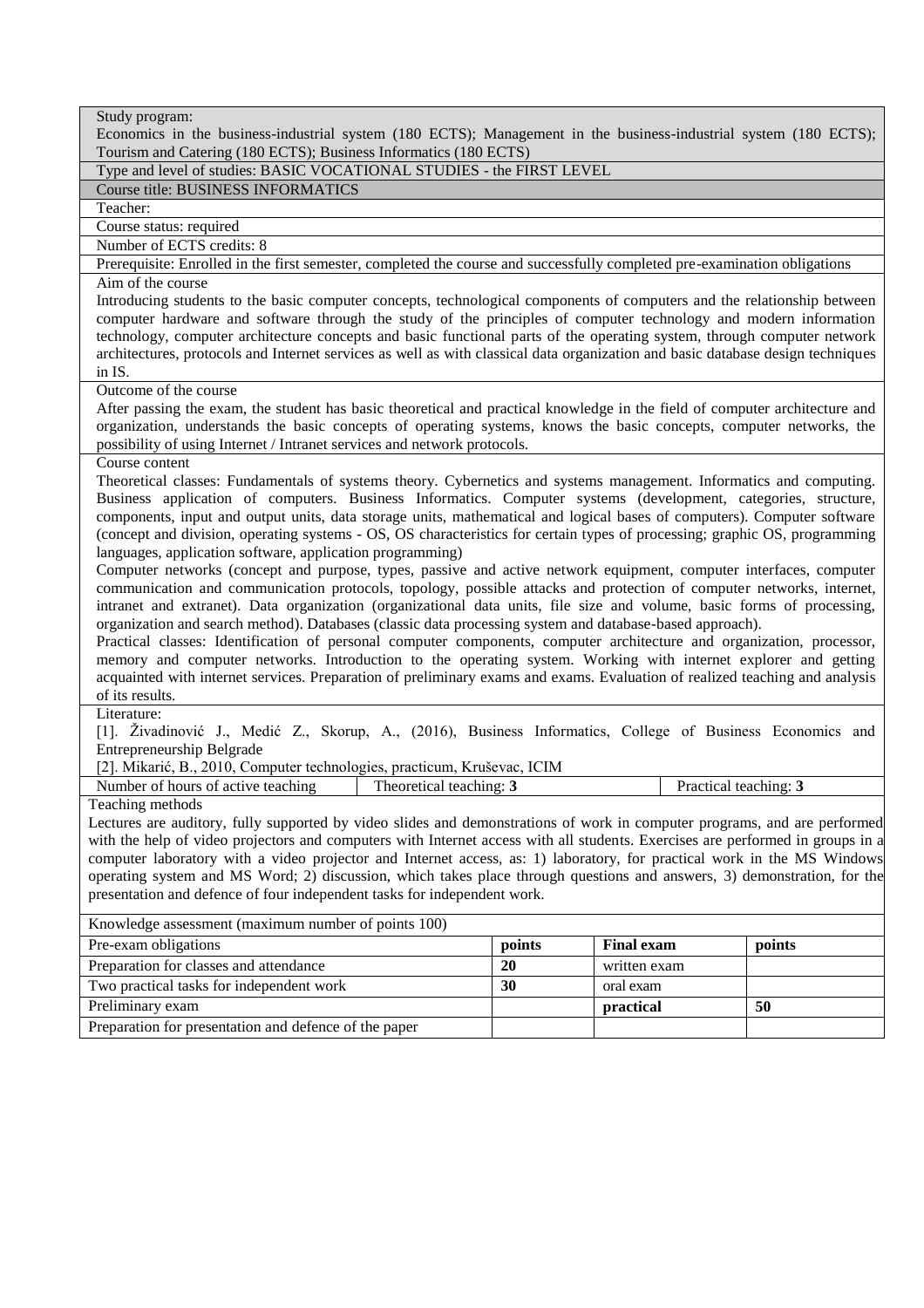|  | Study program : |  |
|--|-----------------|--|
|--|-----------------|--|

Economics in the business-industrial system (180 ECTS); Management in the business-industrial system (180 ECTS); Tourism and Catering (180 ECTS); Business Informatics (180 ECTS)

#### Type and level of studies: BASIC VOCATIONAL STUDIES - FIRST LEVEL

Course title: BASICS OF MARKETING

Teacher (Surname, middle initial, name):

Course status: required

Number of ECTS credits: 7

Prerequisite: enrolled in the first semester

#### Aim of the course

The goal is to master the necessary knowledge about the role of marketing in the context of achieving customer satisfaction.

# Outcome of the course

After passing the exam, the student knows the function of marketing in achieving the goals of the businessproduction system, understands the relationship between marketing and development, i.e. production, and can demonstrate the ability to define the advantages of a particular product over the competition.

Course content

Theoretical classes:

Concept and definition of marketing, Origin and development of marketing concept, Marketing concept. Marketing system. The role of products in meeting customer needs, Opportunities and limitations in meeting customer needs, The importance of quality, price and delivery times of products, Cooperation of marketing, development and production in improving placements, Locating potential customers, Offer information system, Competition information, Product distribution channels , Pricing, Customer support systems during the use of products, Monitoring the results of placements and analysis of messages from the realization.

Practical teaching:

Renewal of topics from lectures, checking students' knowledge on certain topics. Case study from practice, with discussion. Visit to business organizations regarding the perception of marketing performance. Realization of practical seminar work in Pilot factory. Consultations during the preparation, presentation and defence of seminar papers. Evaluation and analysis of realized teaching. Preparation and implementation of the Preliminary exam and preparation for the exam.

# **Literature**

Basic literature

1. Lukić, Lj., Fundamentals of Marketing, 2015, Kruševac, ICIM.

- 2. Dimitrijević, Lj., Cogoljević, M., Marketing, 2016, PEP, Belgrade.
- Supplementary literature

1. Bojović, P., Janjić S., and others, Business Marketing and Advertising, ŽIG, Zemun, 2009.

2. Kotler, P., 2003. Marketing, glossary from A to Z, Adizes, Novi Sad

3. Hanić, H., 2002. Marketing research and marketing information system, third edition, Faculty of Economics in Belgrade, Belgrade

| Number of hours of active teaching (distance learning consultations) |             |                                                    |  |               |
|----------------------------------------------------------------------|-------------|----------------------------------------------------|--|---------------|
| Lectures:2                                                           | Practise: 2 | Other forms<br>Study research<br>Work:<br>classes: |  | Other classes |

Teaching methods

Lectures are auditory and are accompanied by a presentation of teaching content. Exercises are realized in the following way: - classroom, where topics from lectures are updated, students' knowledge is checked, seminar papers and instructions are issued, - consultative, where consultations are performed and related to the preparation of seminar papers by students on specific tasks; - demonstrative, where seminar papers are presented and defended.

| Knowledge assessment (maximum number of points 100)   |               |                     |               |  |  |
|-------------------------------------------------------|---------------|---------------------|---------------|--|--|
| Pre-exam obligations                                  | <b>Points</b> | <b>Final Exam</b>   | <b>Points</b> |  |  |
| Preparation for classes and attendance                | 20            | <b>Written Exam</b> | 50            |  |  |
| Practical seminar work                                | 15            | Oral Exam           |               |  |  |
| Preliminary exam                                      | 15            | Practical           |               |  |  |
| Preparation for presentation and defence of the paper |               |                     |               |  |  |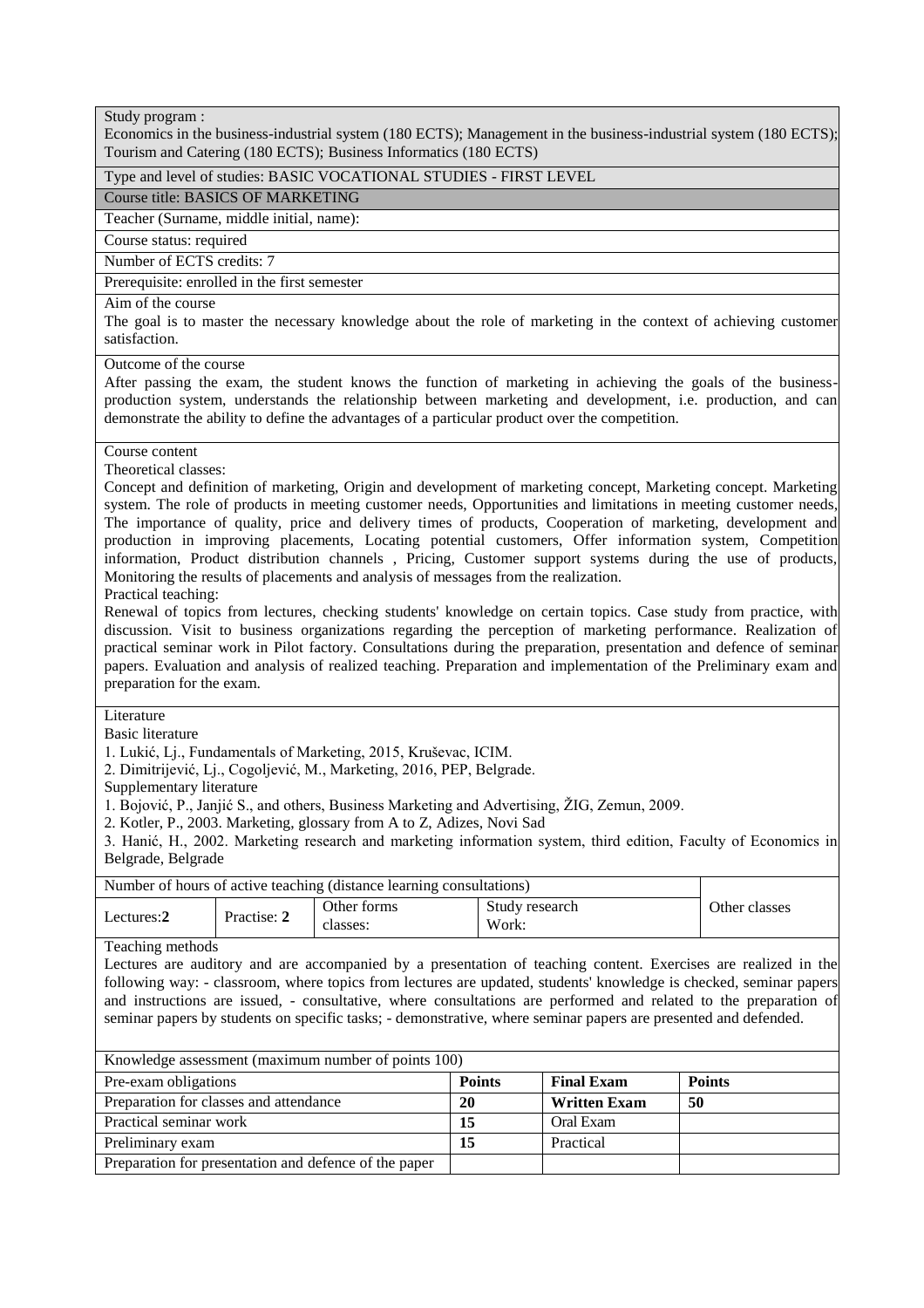#### Studying programme: **Management in the business-industrial system (180 ECTS)**

# Type and level of studies: **BASIC VOCATIONAL STUDIES - FIRST LEVEL**

# Course title: **PRODUCTION SYSTEMS**

Teacher (Surname, middle initial, name):

Course status: **required**

Number of ECTS credits: **8**

Prerequisite: **enrolled in the first semester**

# **Aim of the course**

The aim of the course is to acquaint students, from the point of view of managerial functions, with the basic concepts and basic features of production systems, transformation processes that underlie production systems, structures of technological systems implemented within the transformation process, as well as ways to analyze production systems.

# **Outcome of the case**

After completing the course and passing the exam, the student *knows* how to distinguish production systems according to the appropriate classification, *understands* the role of transformation processes as a basis for organizing production activities, and *can demonstrate* skills in recognizing the basic activities of business systems (companies and institutions) and differences between basic types of means of work.

# **Course content**

*Theoretical classes:*

Basic activities of business systems (companies and institutions). Basic concepts and features of production systems. Structure of production subsystems and service delivery subsystems. Workplace as a basic cell in work processes. Technological process as a basis for organizing production activities. Simplified scheme of technological process and scheme of material flow. Characteristics and performance of technological systems. Classification of machines and devices. Flexible technological systems. Analysis of the way of work and levels of organization of production systems.

*Practical teaching:*

Exercises are realized partly in visits to production systems, and partly in the auditorium. During the visits to the production systems, a tour of the production organizations from the environment is conducted, where the students practically get acquainted with the technological processes. During the exercises in the auditorium, students are shown video presentations of production systems from different industries, given assignments for practical seminar work on the selected specific product, given instructions, consultations and defence of seminar work, evaluation and analysis of teaching, and preparations are carried out for conducting preliminary exams and exam preparations.

# **Literature**

Basic literature

1. Radović M., Production systems, FON, 2011

2. Djordjevic, T., Technological systems, ICIM plus, Krusevac, 2008.

Supplementary literature

1. Kršljak, B., Production machines, Polytechnic Academy, Belgrade, 1999.

2. Rančić, M., Technological machines and devices - processing, ICIM, Kruševac, 2001.

3. Popović, R., Živojinović, M., Technological machines and devices, ICIM, Kruševac, 1999.

# **Number of classes of active teaching (distance learning consultations)**

|             |                       | -                        |                 |               |
|-------------|-----------------------|--------------------------|-----------------|---------------|
| Lectures: 3 | Practical<br>classes: | Other forms of teaching: | Study research: | Other classes |
|             |                       |                          |                 |               |

# **Teaching methods**

Lectures are auditory and are realized with the help of video presentations. Exercises are: 1. auditory, where seminar papers are published and instructions for their implementation are given; 2. demonstrative, where students get acquainted, through video presentations, with various technological systems of different companies; 3. consultative, where consultations are performed during the preparation of seminar papers; 4. demonstrational, where seminar papers are presented and publicly defended; 5. practical, where the student is introduced to technological processes in real production organizations in the immediate environment.

| <u>renowledge</u> assessment (maximum number or points 1997 |        |                   |        |  |  |  |
|-------------------------------------------------------------|--------|-------------------|--------|--|--|--|
| <b>Pre-exam obligations</b>                                 | points | <b>Final exam</b> | points |  |  |  |
| <b>Preparation for classes and attendance</b>               | 20     | written exam      | 50     |  |  |  |
| <b>Practical seminar work</b>                               | 15     | oral exam         |        |  |  |  |
| <b>Preliminary exam</b>                                     | 15     | practical         |        |  |  |  |
| Preparation for presentation and defence of the paper       |        |                   |        |  |  |  |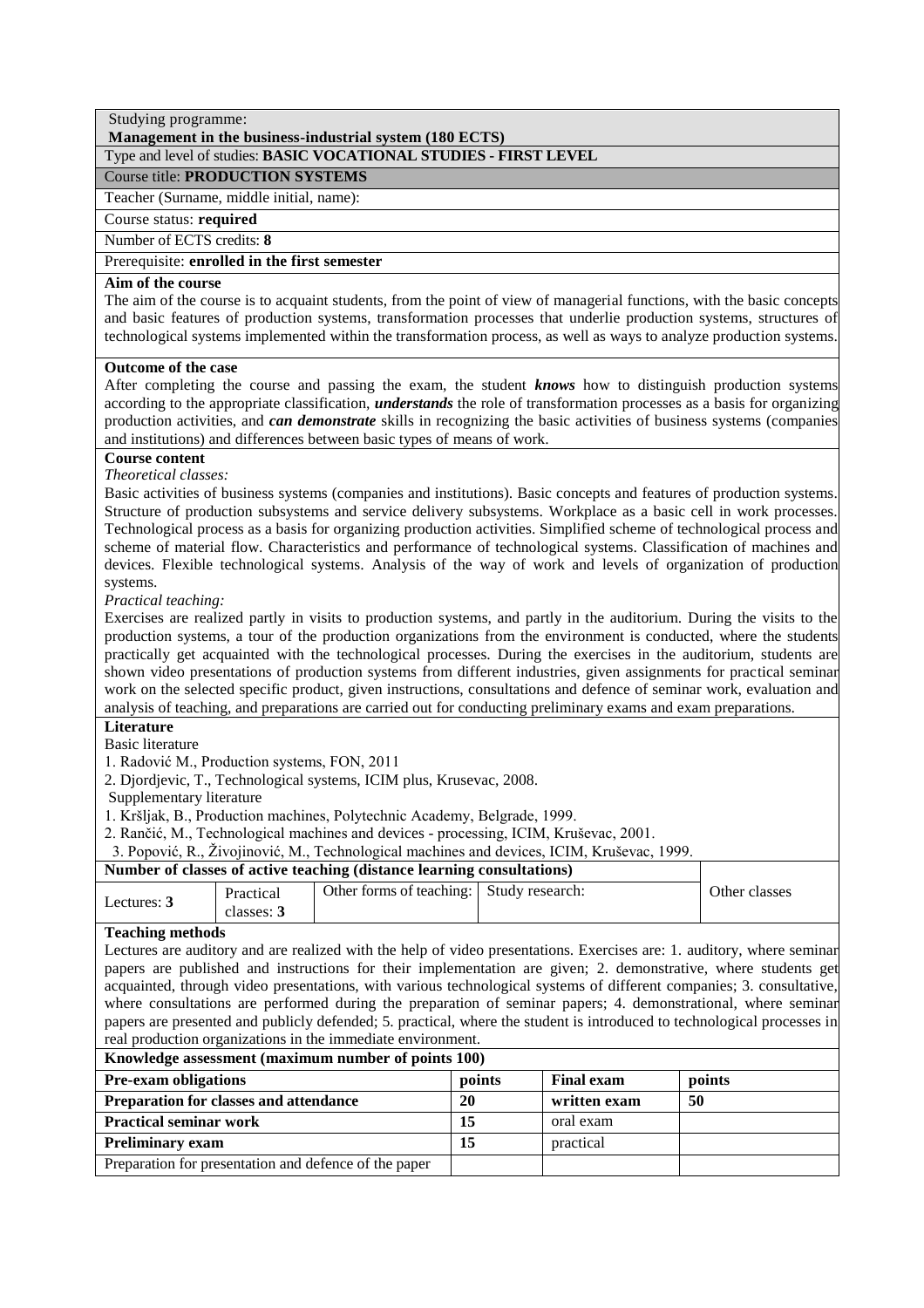Economics in the business-industrial system (180 ECTS); Management in the business-industrial system (180 ECTS); Tourism and Catering (180 ECTS); Business Informatics (180 ECTS)

# Type and level of studies: BASIC VOCATIONAL STUDIES - FIRST LEVEL

Course title: BASICS OF MANAGEMENT

Teacher (Surname, middle initial, name):

Course status: required

Number of ECTS credits: 8

Prerequisite: enrolled in the second semester

#### Aim of the course

The goal is to master the elements of the management process, especially the operational aspect.

# Outcome of the course

After passing the exam, the student knows what management is (about the contents of the elements of managerial processes, the decision-making process, motivation, the importance and ways of basic communication), understands the functioning of business-production system, relations of parts and wholes, the role of middle managers in achieving goals. The importance of communication, organizing as one of the key means of using resources in achieving goals, and can demonstrate the ability to solve operational problems and achieve bilateral and group communication.

# Course content

Theoretical classes:

Management development, multidisciplinary character of management, management and entrepreneurship, efficiency and effectiveness, management process, system of goals and sub-goals, planning as a choice of way to achieve goals, organization to ensure activation of human resources, control in conjunction with planning - planning-control cycle, preventive and corrective control, subjective support in the context of the management process, leadership, motivation and decision making.

Practical teaching:

Tour of business systems from the environment. Publishing and preparation of a practical seminar work on the topic of planning and control cycle in the business system. Giving instructions, consultations and defence of practical seminar work. Evaluation and analysis of teaching realization. Preparation and implementation of the Preliminary exam and preparation for the exam.

# Literature

Basic literature

1. Karavidić, S. et al., 2016, Management, PEP, Belgrade

2. Bulat, V., 2008, Management, ICIM +, Krusevac

Supplementary literature

1. Djordjevic B., Management, V edition, ICIM +, Krusevac, 2005.

2. Živković, Ž., Et al., Fundamentals of Management, DŠIR - Bakar, Bor, 2002.

3. Wren D., and Voich D., Management, Process, Structure and Behaviour, translation, Grmeč - Economic Review, Belgrade, 2001.

| Number of hours of active teaching (distance learning consultations) |               |                            |                 |  |
|----------------------------------------------------------------------|---------------|----------------------------|-----------------|--|
|                                                                      | Other classes |                            |                 |  |
| Classes: 3                                                           | Practise: 3   | Other forms of<br>classes: | Study research: |  |

Teaching methods

The lectures are auditory and are realized with the help of a video presentation. Exercises are: 1. classroom, where seminar papers are published and instructions for their implementation are given; 2. demonstration, where students get acquainted with management in specific business systems. 3. consultative, where consultations are performed during the preparation of seminar papers; 4. demonstrative, where seminar papers are presented and publicly defended.

| Knowledge assessment (maximum number of points 100)   |               |                     |        |  |  |
|-------------------------------------------------------|---------------|---------------------|--------|--|--|
| Pre-exam obligations                                  | <b>Points</b> | <b>Final exam</b>   | points |  |  |
| Preparation for classes and attendance                | 20            | <b>Written exam</b> | -50    |  |  |
| Practical seminar work                                | 15            | Oral exam           |        |  |  |
| Preliminary exam                                      | 15            | Practise            |        |  |  |
| Preparation for presentation and defence of the paper |               |                     |        |  |  |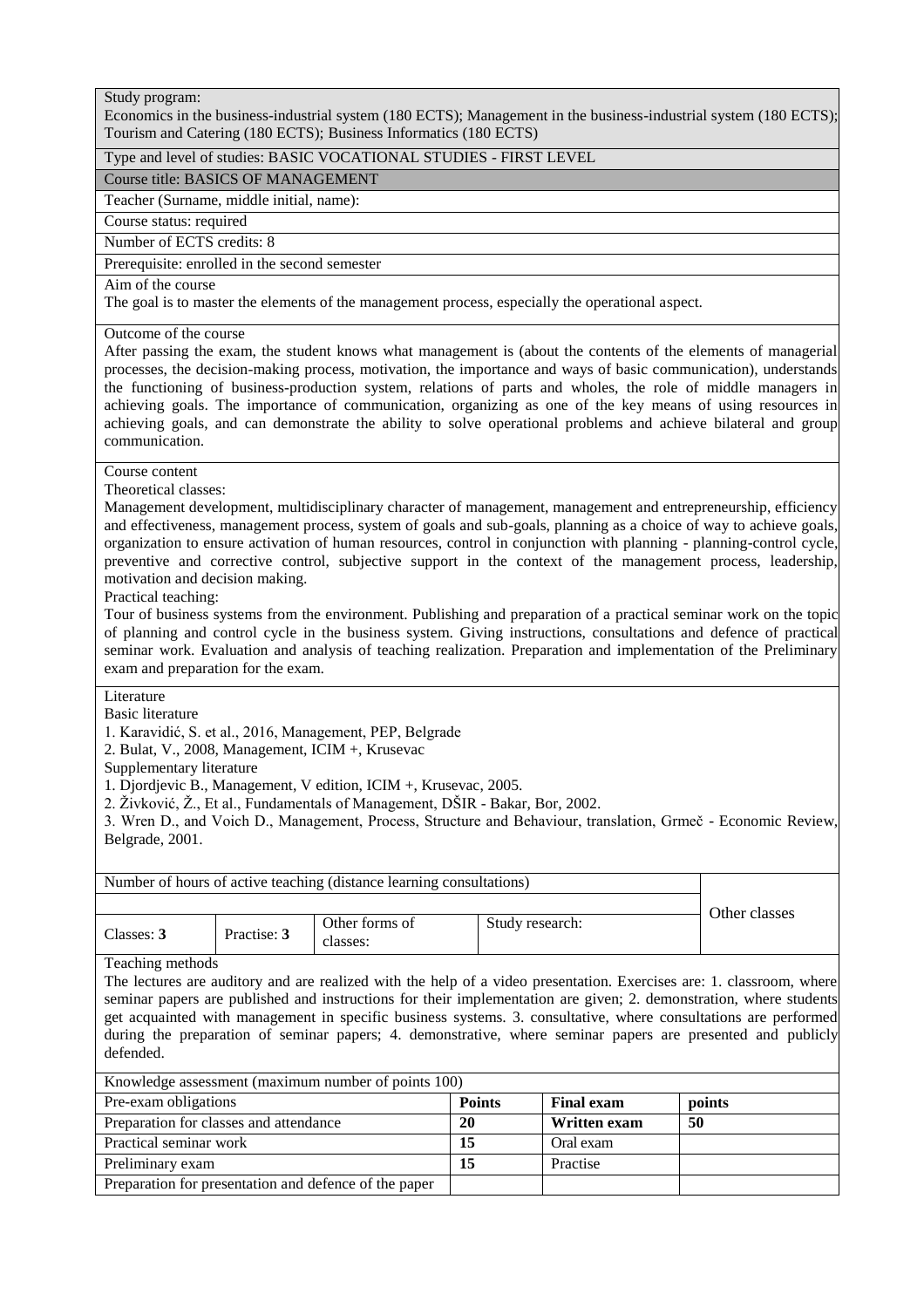Economics in the business-industrial system (180 ECTS); Management in the business-industrial system (180 ECTS); Tourism and Catering (180 ECTS); Business Informatics (180 ECTS)

# Type and level of studies: BASIC VOCATIONAL STUDIES - FIRST LEVEL

# Course title: BUSINESS STATISTICS

Teacher (Surname, middle initial, name):

Course status: required

Number of ECTS credits: 7

Prerequisite: enrolled in the second semester

# Aim of the course

The aim is to master the knowledge of quantitative methods, especially of a stochastic nature, for use in solving problems in professional work.

#### Outcome of the course

After passing the exam, the student knows the basic concepts of mathematical statistics and methods based on it, understands which quantitative methods are used to solve appropriate problem models and can demonstrate ability to apply certain quantitative methods in solving specific professional problems.

Course content

Theoretical classes:

Basic concepts of probability, random variable type of probability, statistics and sets, variation, types of means, standard deviations, sampling, verification of statistical hypotheses, regression and correlation for computer application, basics of linear algebra, linear programming - application of appropriate software. Nonlinear programming, dynamic programming, basics of financial mathematics, factor analysis. Practical teaching:

Making assignments that belong to the topic that was done in the lectures. Practical training of students for the use of computers in thematic tasks with the use of available software for the areas studied in this course software for statistical problem analysis (Excel and available on the Internet), for linear programming, for transport problem and scheduling model, as well as for multicriteria optimization methods. Evaluation and analysis of realized teaching. Preparation and implementation of the preliminary exam and preparation for the exam.

# Literature

Basic literature

1. Kvrgić, G., Economic Statistics, 2016. PEP, Belgrade

Supplementary literature

1. Simonović, V., Tadić, D., Milanović, D., Quantitative methods, ICIM plus, Kruševac, 2005.

2. Tadic, D. and group of authors, Operational Research, ICIM plus, Kruševac, 2005.

3. Simonovic, V. et al., Quantitative methods - a collection of solved problems, ICIM plus, Krusevac, 2006.

4. Petrić, J., et al., Operational Research, Scientific Book, Belgrade, 1989.

5. Jovanović, T., Quantitative methods, Faculty of Mechanical Engineering, Belgrade, 1996.

| Number of hours of active teaching (distance learning consultations) |             |                            |                 |                   |
|----------------------------------------------------------------------|-------------|----------------------------|-----------------|-------------------|
| Classes: 2                                                           | Practise: 2 | Other forms of<br>classes: | Study research: | Other<br>classes: |
|                                                                      |             |                            |                 |                   |

Teaching methods

Lectures are performed in an auditorium and each thematic unit is explained theoretically and through illustrative examples. Exercises are auditory and laboratory. Illustrative examples are made in auditory exercises. Laboratory exercises in the computer classroom solve problems with the help of available software packages. Students are divided into smaller groups (up to 5 students in a group) and have the obligation to draft and publicly present four assignments for independent work.

| Knowledge assessment (maximum number of points 100)   |    |                          |               |  |  |  |
|-------------------------------------------------------|----|--------------------------|---------------|--|--|--|
| Pre-exam obligations                                  |    | <b>Points</b> Final exam | <b>Points</b> |  |  |  |
| Preparation for classes and attendance                | 20 | Written exam             | 50            |  |  |  |
| Assignment for independent work                       | 15 | Oral exam                |               |  |  |  |
| <b>Preliminary exam</b>                               | 15 | Practise                 |               |  |  |  |
| Preparation for presentation and defence of the paper |    |                          |               |  |  |  |
|                                                       |    |                          |               |  |  |  |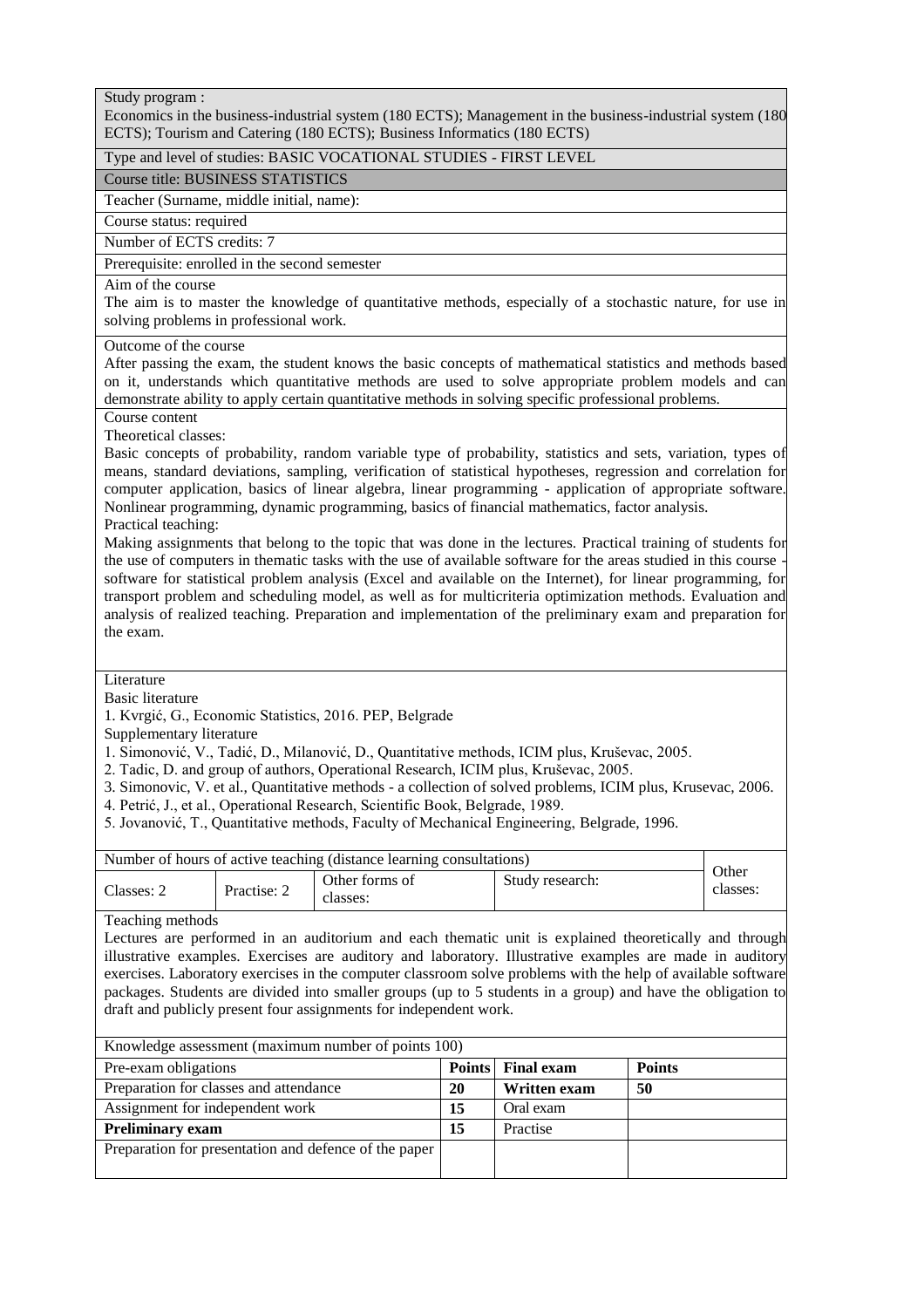Economics in the business-industrial system (180 ECTS); Management in the business-industrial system (180 ECTS); Tourism and Catering (180 ECTS); Business Informatics (180 ECTS)

# Type and level of studies: BASIC VOCATIONAL STUDIES - FIRST LEVEL

Course title: BUSINESS ENGLISH LANGUAGE I

Teacher (Surname, middle initial, name):

Course status: required

Number of ECTS credits: 7

Prerequisite: enrolled in the second semester

# Aim of the course

Acquiring knowledge of the basics of English grammar necessary for mastering business English. Adoption of business vocabulary necessary for the realization of basic oral business communication. Enabling students to conduct interviews in specific business situations. Developing communication skills and business culture.

#### Outcome of the course

After passing the exam, the student knows how to adequately apply the grammatical material and rules of conducting business conversation, understands the interlocutor within the mentioned topics, newspaper advertisements in English, text on the processed topic, and can demonstrate competence in the following way: yes to give general information about himself, his job, the place where he lives and works, the company, the product, to have a conversation within the mentioned topics, to write a short autobiography, to make a chart analysis.

#### Course content

Vocabulary on topics: introduction, place where the student lives, works (country, city, apartment, office), working day, appointment, telephone, autobiography, providing information about the company, planning activities, analysis of activities performed, jobs and responsibilities, factory visit, characteristics of a leader, basic concepts in the field of economics, informatics, mathematics, production and service processes, the key to successful communication (proxemics), at a fair, on a business trip, in a hotel, restaurant, city orientation, shopping and complaints, presentation and advertising products, weather conditions.

English grammar: nouns, pronouns, adjectives, article, construction There is / are, modal verbs (can, may, must), verb tenses (Present Simple / Continuous / Perfect / Perfect Continuous), numbers, quantifiers (much / many, little / few), adverbs, word construction, words of opposite meaning, questions (yes / no questions, special, tag-questions), passive, conditional sentences (3 types), sequence of tenses.

# Literature

Basic literature

1. Milojević, V., 2016, Business English with correspondence, PEP, Belgrade

2. Ilić, G., 2011, Ready for Business I, ICIM, Kruševac

Supplementary literature

1. Stojilovic., M. , 1999, Business English I, ICIM, Kruševac

2. Stojilović., M., 1998, Practice Your English, ICIM, Kruševac

3. Stojilović., M., 1996, English Practice Tests, ICIM, Kruševac

Number of hours of active teaching (distance learning consultations) **Other classes:** 

| )ther<br>Study research work<br>torms:<br>s of classes<br>$\sim$<br>Practise:<br>lasses: |
|------------------------------------------------------------------------------------------|
|------------------------------------------------------------------------------------------|

# Teaching methods

Lectures are performed in the auditory way with the presentation of teaching contents. Exercises are performed in the form of language exercises in which students practice all relevant elements of the English language such as pronunciation, grammar and spelling, develop all language skills - speaking, reading and writing.

| Knowledge assessment (maximum number of points 100)   |        |                   |               |  |  |
|-------------------------------------------------------|--------|-------------------|---------------|--|--|
| Pre-exam obligations                                  | points | <b>Final exam</b> | <b>Points</b> |  |  |
| Preparation for classes and attendance                | 20     | Written exam      | 50            |  |  |
| Task for independent work                             | 15     | Oral exam         |               |  |  |
| <b>Preliminary exam</b>                               | 15     | practise          |               |  |  |
| Preparation for presentation and defence of the paper |        |                   |               |  |  |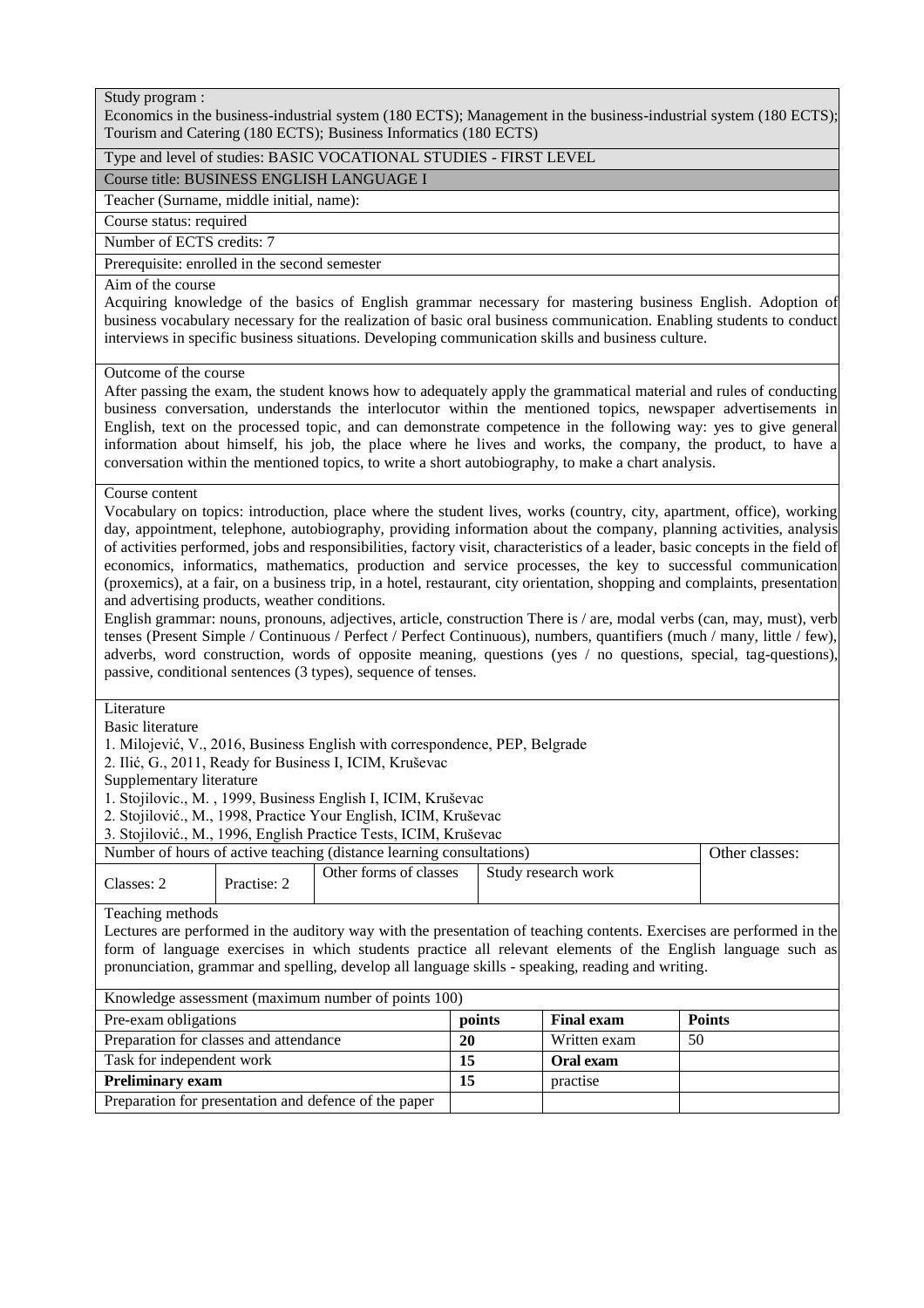# Study program: **Management in the business-industrial system (180 ECTS);**

Type and level of studies: BASIC VOCATIONAL STUDIES - FIRST LEVEL

Course title: **INDUSTRIAL MANAGEMENT**

Teacher (Surname, middle initial, name):

# Course status: **required**

Number of ECTS credits: **8**

# Prerequisite: **enrolled in the third semester and passed the exam in Basics of Management**

# **Aim of the course**

The goal is to acquaint students with basic theoretical knowledge of industrial management as a scientific discipline, as well as mastering practical skills to perform managerial functions (planning, organizing and controlling) and applying elements of subjective support of managers (communication, motivation, leadership and decision making) in production business system.

#### **Outcome of the course**

After passing the exam, the student *has* basic theoretical knowledge of industrial management, *understands* the place and role of production functions in the context of production-business system (PPS), *has mastered* the essence of the skill of performing managerial functions in PPS, and *can demonstrate* ability to design planning-control cycle product.

#### **Course content**

*Theoretical classes:* Management and production business system. Evolutionary development of the theory of industrial management (period until the appearance of industrial management, development of theories of scientific management). Production and business system (PBS). Economic environment. Production function management (production function, production strategy). Product / service management. Planning (methodological bases of planning, design of goals and activities for their fulfillment, longterm, medium-term, short-term planning, planning of resource needs, functional plans of PBS, computer support to planning). Methods and techniques of forecasting (based on known relations, designing future situations). Organizing (development of organizational thought, organization for successful realization of a new product / service). Controlling (controlling as a managerial function, status indicators, monitoring performance, standards, comparison, intervention measures). Communication (basics of communication, communication in management, behavior of participants in management communication). Work motivation (motivation, theories of work motivation and maintenance and improvement of work behavior). Leadership (leadership and leadership, classical, behavioral, and contingent approach to leadership). Decision making (individual and group decision making of managers).

*Practical classes:* Some of the topics from the lectures are explained in more detail. A practical seminar paper is being realized in the Pilot Factory, within the independent work of students on the topic "Operational plans of functional units of PBS", by first giving instructions, then consulting during its preparation and finally public defence. Evaluation and analysis of realized teaching. Preparation and implementation of the preliminary exam and preparation for the exam.

# **Literature**

Basic literature

1. Krstić, M., Industrial Management, ICIM, Kruševac, 2016.

Supplementary literature

1. Bulat, V., 2003, Industrial management - a new paradigm, ICIM +, Kruševac

2. Karavidić, S. et al., 2014, Management, PEP, Belgrade

3. Koontz, H., Weihrich, H., 1998, Management, MATE, Zagreb

# **Number of classes of active teaching (distance learning consultations)**

| Lectures: 3 | Practical<br>classes: 3 | Other forms of teaching: | Study research: | <b>Other</b><br>classes |
|-------------|-------------------------|--------------------------|-----------------|-------------------------|

#### **Teaching methods**

Lectures are auditory, performed with all students in the amphitheater, and accompanied by video presentations. Exercises are performed in groups of students in the auditorium, as follows: 1. auditory, where certain topics from the lecture are explained, instructions are given for the preparation of a seminar paper; 2. consultative, within which consultations are conducted for the preparation of seminar papers; 3. demonstrative, for the presentation and public defence of seminar papers by students.

| Knowledge assessment (maximum number of points 100)   |        |                   |        |  |  |  |
|-------------------------------------------------------|--------|-------------------|--------|--|--|--|
| <b>Pre-exam obligations</b>                           | points | <b>Final exam</b> | points |  |  |  |
| Preparation for classes and attendance                | 20     | written exam      | -50    |  |  |  |
| <b>Practical seminar work</b>                         | 15     | oral exam         |        |  |  |  |
| <b>Preliminary exam</b>                               | 15     | practical         |        |  |  |  |
| Preparation for presentation and defence of the paper |        |                   |        |  |  |  |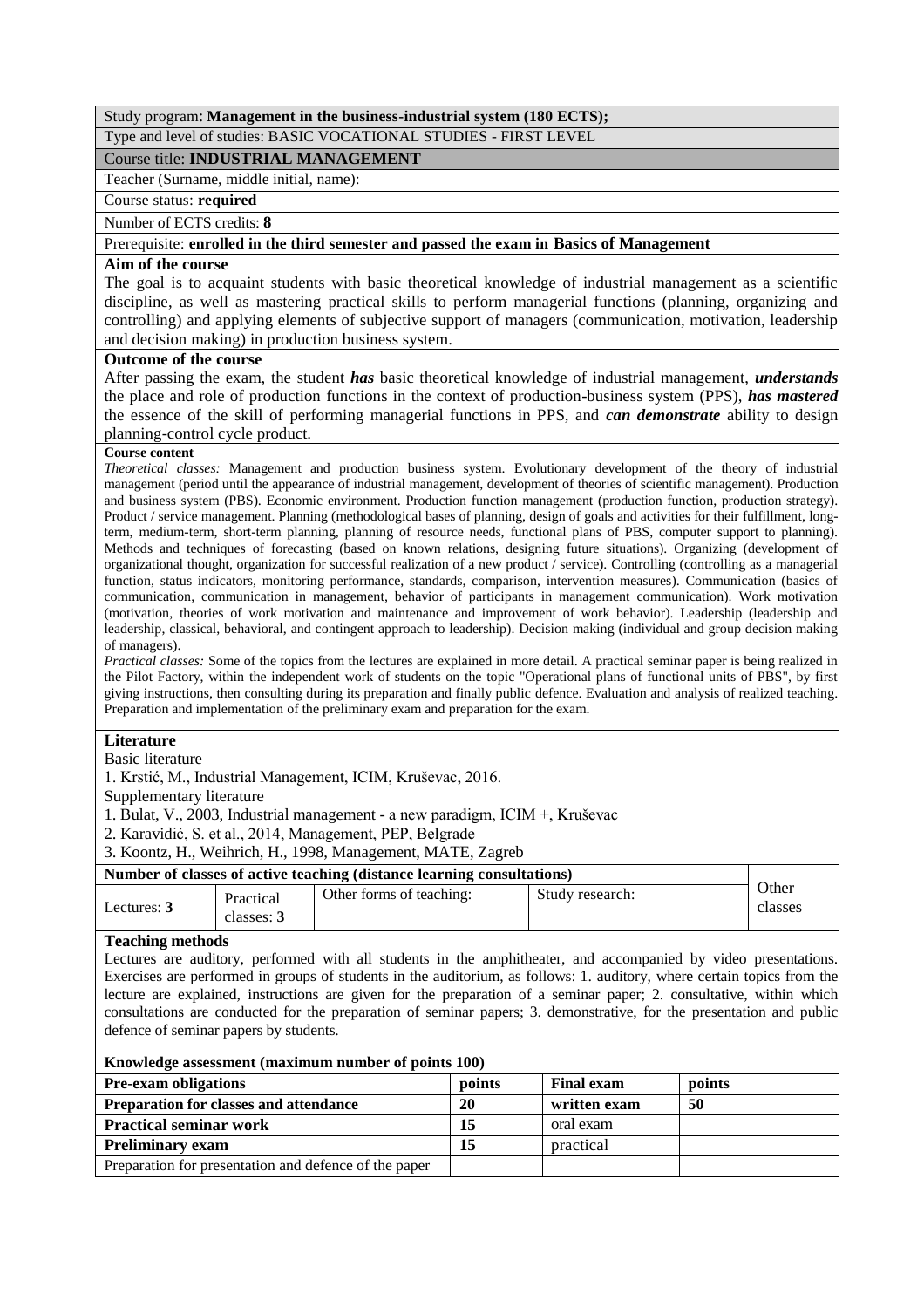**Economics in the business-industrial system (180 ECTS); Management in the business-industrial system (180 ECTS); Business Informatics (180 ECTS)**

# Type and level of studies: **BASIC VOCATIONAL STUDIES - FIRST LEVEL**

#### Course title: **OPTIMIZATION MODELS**

#### **Teacher (Surname, middle initial, name):**

Course status: **required**

Number of ECTS credits: **7**

#### Prerequisite: **enrolled in the third semester and passed the exam in Business Statistics**

#### **Aim of the course**

The goal is to get students acquainted by selecting methods and techniques of operational research to find alternative solutions to certain problems in professional work.

# **Outcome of the course**

After passing the exam, the student *knows* the possibilities and limitations of applying a selection of operational research methods, *understands* the role of methods and techniques of operational research in the process of solving specific problems, *can demonstrate* the ability to apply selected methods of operational research (network planning, CPM).

# **Course content**

*Theoretical classes:*

Mathematical models - target functions and constraints, linear programming, types and software support, task scheduling problems - operations, transport problems, nonlinear programming capabilities and benefits, network planning - CPM and PERT - time / cost with software support, inventory models, queues, machine replacement optimization model, simulation models with appropriate software support, basics of multicriteria optimization. *Practical teaching:*

Making assignments that belong to the topic done in the lectures. Practical training of students for the use of available software for the studied areas in management tasks: for statistical problem analysis (Excel, and software available on the Internet), for linear programming, transport problem and scheduling model as well as for multicriteria optimization methods (AHP and ELECTRA). Evaluation and analysis of realized teaching. Preparation and implementation of the preliminary exam and preparation for the exam.

# **Literature**

Basic literature

1. Lipovac, D, Radoičić M., Letić, D., Optimization models, ICIM, Kruševac 2000.

Supplementary literature

1. Tadic, D. and group of authors, Operational Research, ICIM plus, Kruševac, 2005.

2. Simonović, V., Tadić, D., Milanović, D., Quantitative methods, ICIM plus, Kruševac, 2005.

3. Simonovic, V. and a group of authors, Quantitative methods - a collection of solved problems, ICIM plus, Kruševac, 2006.

4. Jovanović, T., et al., Collection of tasks from quantitative methods, Faculty of Mechanical Engineering, Belgrade, 1996.

| Number of hours of active teaching (distance learning consultations) |                         |                                          |  |               |
|----------------------------------------------------------------------|-------------------------|------------------------------------------|--|---------------|
| Lectures: 2                                                          | Practical<br>classes: 2 | Other forms of teaching: Study research: |  | Other classes |

#### **Teaching methods**

Lectures are performed auditorily and each thematic unit is explained theoretically and through illustrative examples. Practical classes are auditory and laboratory. Illustrative examples are done in auditory practical classes. Problems are solved in the lab practical classes in the computer lab by using available software packages. Students are divided into smaller groups (up to 5 students in a group) and have the obligation to draft and publicly present four assignments for independent work.

| Knowledge assessment (maximum number of points 100)   |        |                   |        |  |  |
|-------------------------------------------------------|--------|-------------------|--------|--|--|
| <b>Pre-exam obligations</b>                           | points | <b>Final exam</b> | points |  |  |
| Preparation for classes and attendance                | 20     | written exam      | 50     |  |  |
| Two tasks for independent work                        | 20     | oral exam         |        |  |  |
| <b>Preliminary exam</b>                               | 10     | practical         |        |  |  |
| Preparation for presentation and defence of the paper |        |                   |        |  |  |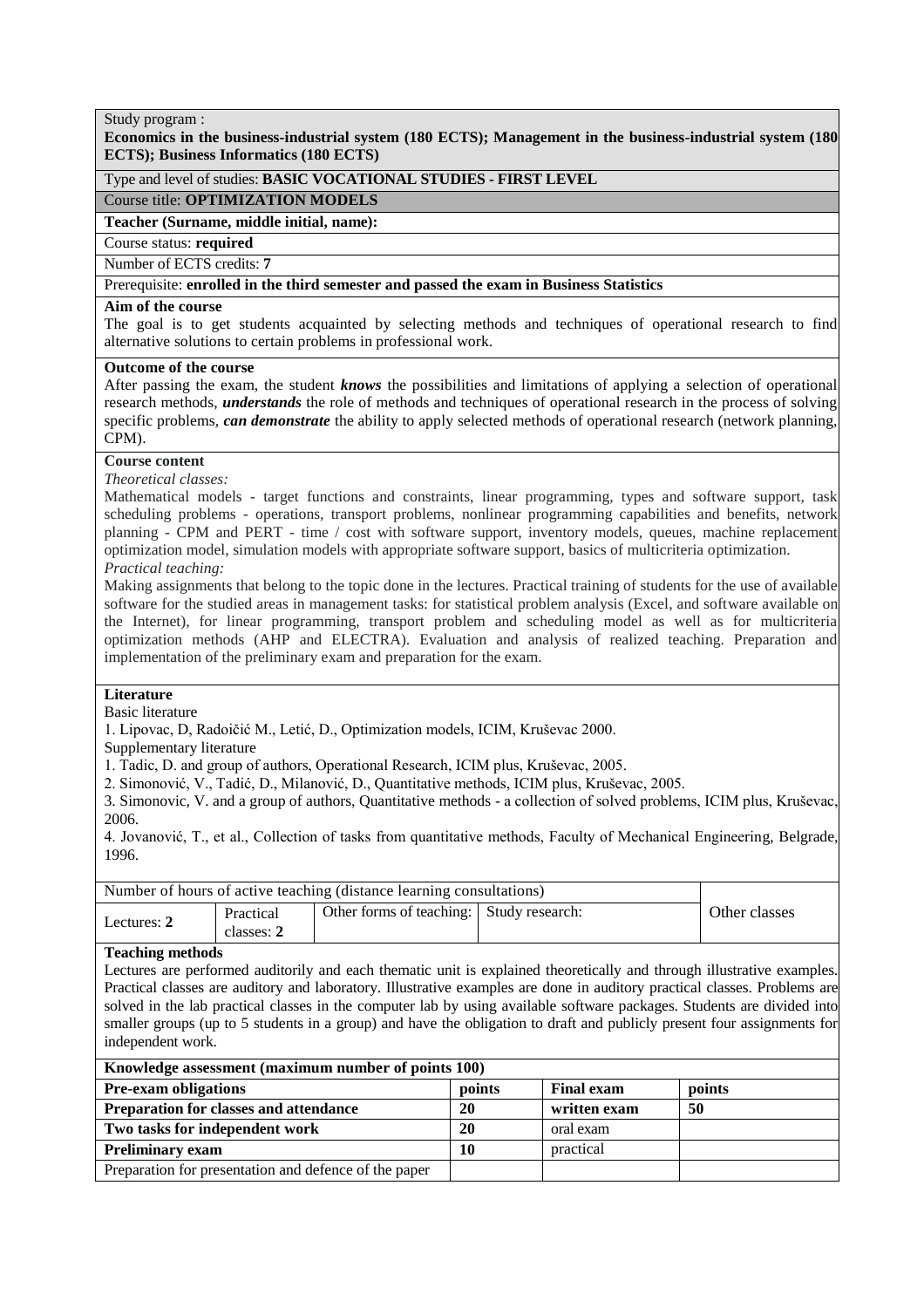Economics in the business-industrial system (180 ECTS); Management in the business-industrial system (180 ECTS); Tourism and Catering (180 ECTS); Business Informatics (180 ECTS)

#### Type and level of studies: BASIC VOCATIONAL STUDIES - FIRST LEVEL

#### Course title: BUSINESS ENGLISH II

Teacher (Surname, middle initial, name):

Course status: required

Number of ECTS credits: 7

Prerequisite: enrolled in the third semester and passed the Business English exam

#### Aim of the course

Enabling students to read original literature and newspaper articles in the field they are studying. Adoption of professional terminology. Developing students' habits for permanent professional development through reading foreign literature. Introducing students to the basics of business correspondence, and training for writing certain types of business letters. Developing speaking skills - professional conversation.

# Outcome of the course

After passing the exam, the student knows the correct pronunciation and meaning of professional words, the set of professional nouns, the rules of writing business letters, the rules of successful negotiation, to find the necessary information from a longer text, understands texts from the field and business articles, basic types of business letters , interlocutor within the above topics and can demonstrate knowledge as follows: to translate the letter of a business partner from English into Serbian, to conduct a conversation on topics, to write a business letter (instruction, offer, order, complaint, request for a bank loan, reservation for a stand at the fair).

# Course content

Theoretical classes:

Vocabulary: professional terminology in the field of economics, management, business processes, location and structure of the company, e-business, marketing, public relations, statistics, time management, business correspondence, work motivation, decision making, etc.

Grammar: plural of professional nouns, corrective work on grammatical categories necessary for the successful writing of business letters

Practical teaching:

In addition to exercises that additionally include students in the teaching process, there are oral presentations of students in the form of a presentation on the topics of founding a company, regional development, market research. Evaluation and analysis of realized teaching. Preparation and implementation of the preliminary exam and preparation for the exam.

#### Literature

Basic literature

1. Milojević, V., 2016, Business English with correspondence, PEP, Belgrade

Supplementary literature

2. Ilić, G., Ready for Business II, ICIM, Kruševac, 2011.

3. Stojilović, M., English Grammar through Exercises, From elementary to intermediate with key, Media print А.Д. Krusevac, 2005

4. Nedeljkovic, D. B.E., Business English Textbook for second year students, ICIM plus, Kruševac, 2004.

5. Badger, I. Everyday Business English. Longman. Haddington, 2003.

6. Duckworth, M. Business Grammar and Practice. OUP. Oxford, 2003.

| Number of hours of active teaching (distance learning consultations) |             |                                                           |  | Other |  |  |
|----------------------------------------------------------------------|-------------|-----------------------------------------------------------|--|-------|--|--|
| Classes: 2                                                           | Practise: 2 | Other forms of classes<br>Study research work<br>classes: |  |       |  |  |
| $\mathbf{m}$ 1, $\mathbf{1}$ 1, $\mathbf{1}$                         |             |                                                           |  |       |  |  |

Teaching methods

Lectures are organized in accordance with the communicative and humanistic approach, with students in the centre of attention. Exercises are performed in small groups, and students are organized in groups or pairs, which increases their speaking time and develops a sense of teamwork. Exercises include a public presentation and defence by the student of four tasks for independent work within the teaching content.

| Knowledge assessment (maximum number of points 100) |  |
|-----------------------------------------------------|--|
|                                                     |  |

| Pre-exam obligations                                  | points | <b>Final exam</b> | points |
|-------------------------------------------------------|--------|-------------------|--------|
| Preparation for classes and attendance                | 20     | Written exam      |        |
| Two assignments for independent work                  | 20     | Oral exam         | 50     |
| <b>Preliminary exam</b>                               | 10     | practice          |        |
| Preparation for presentation and defence of the paper |        |                   |        |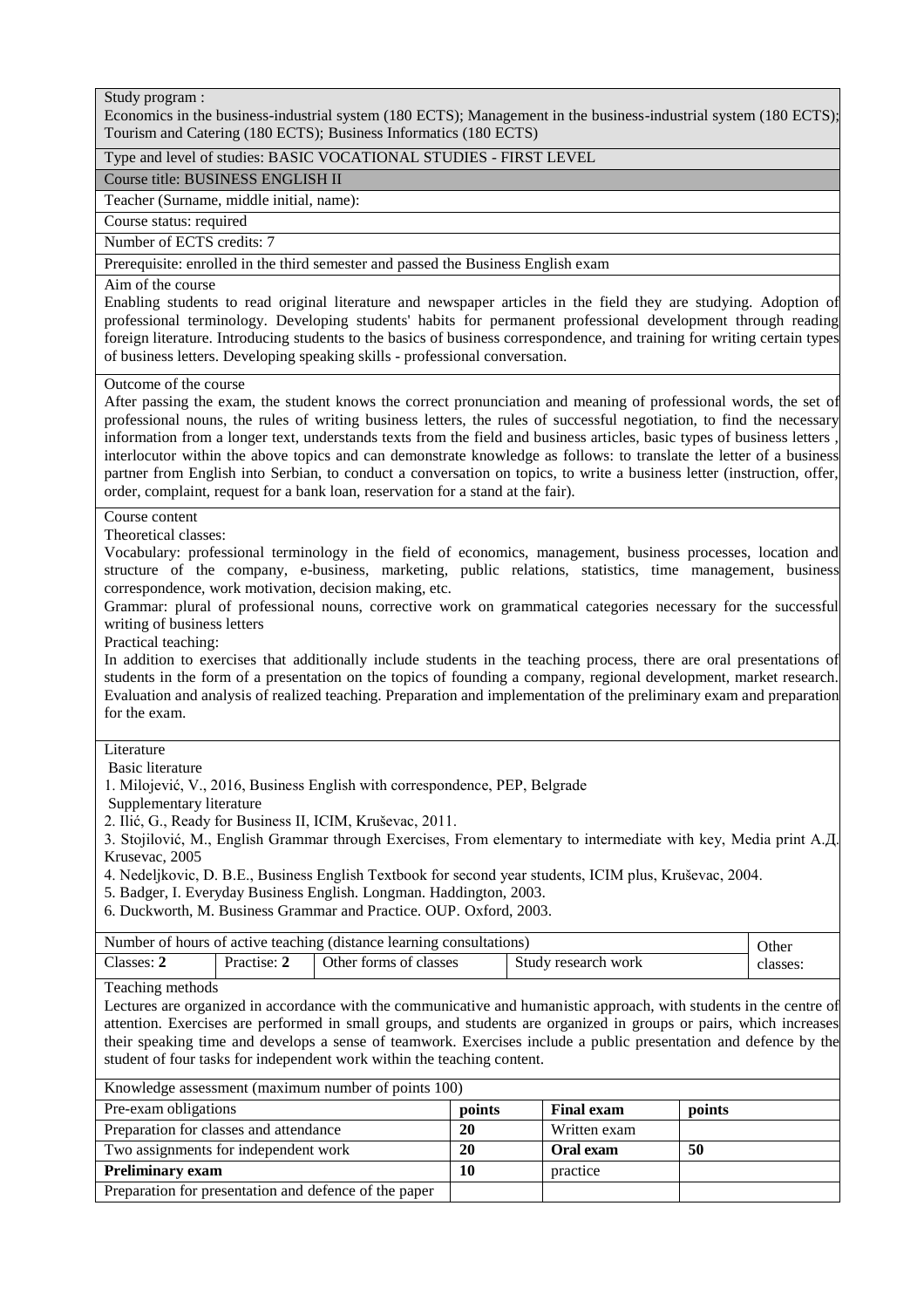#### Studying programme:

**Economics in a business-industrial system (180 ESPB); Management in the business-industrial system (180 ESPB); Tourism and Catering (180 ESPB); Business Information Technology (180 ESPB)**

# Kind and level of studies: **BASIC VOCATIONAL STUDIES - THE FIRST LEVEL**

Course title: **COMMUNICATION TECHNOLOGIES**

Teacher (Surname, middle initial, name):

Course status: **elective**

Number of ECTS credits: **8**

Prerequisite: **chosen elective course and enrolled in the third semester**

#### **Aim of the course**

The goal is for students to master the knowledge that enables them to convey messages to associates in a quality manner.

# **Outcome of the course**

After passing the exam, the student knows about modelling and communication networks, understands the role of communication in achieving business functions, and can demonstrate verbal communication with an associate.

#### **Course content**

#### *Theoretical classes:*

Communication as a transfer of information and data, man as a thinker - an actor in the communication process, basic and complex model of communication, modalities of communication - verbal and nonverbal, written and oral, communication disorders, types of communication networks, correlations between organizational structure and communication network, articulation point in the communication network, means of communication classic and electronic, tele - conferences with computer support.

*Practical teaching:*

Renewal of topics with Closer explanation of the content from the lectures, checking the students' knowledge on certain topics. Panel discussion on business communication topics. Realization of two seminar papers in the field covered in lectures. Consultations during the preparation, presentation and defence of seminar papers. Evaluation and analysis of realized teaching. Preparation and implementation of the preliminary exam and preparation for the exam.

#### **Literature**

Basic literature

1. Nikolić, Z., 2005, Communication Technologies, ICIM +, Kruševac

Supplementary literature

1. Nadrljanski., 2004, Management Information System, ICIM +, Kruševac

2. Levi, S., Media Management, Faculty of International Management, Belgrade, 2002.

#### **Number of classes of active teaching (distance learning consultations)**

| Trainber of employ of nearly teneming parameter fearming comparaments |                         |                                          |  |               |
|-----------------------------------------------------------------------|-------------------------|------------------------------------------|--|---------------|
| Lectures: 3                                                           | Practical<br>classes: 3 | Other forms of teaching: Study research: |  | Other classes |

#### **Teaching methods**

Lectures are auditory, performed with all students in the amphitheatre, and accompanied by video presentations. Exercises are performed in groups of students in the auditorium, as: 1. auditory, where certain topics from the lecture are explained, instructions are given for the preparation of a seminar paper; 2. consultative, within which consultations are conducted for the preparation of seminar papers; 3. demonstrative, for the presentation and public defence of seminar papers by students.

| <b>Pre-exam obligations</b>                           | points | <b>Final exam</b> | points |
|-------------------------------------------------------|--------|-------------------|--------|
| Preparation for classes and attendance                | 20     | written exam      | 50     |
| Theoretical seminar paper                             | 15     | oral exam         |        |
| <b>Preliminary exam</b>                               |        | practical         |        |
| Preparation for presentation and defence of the paper |        |                   |        |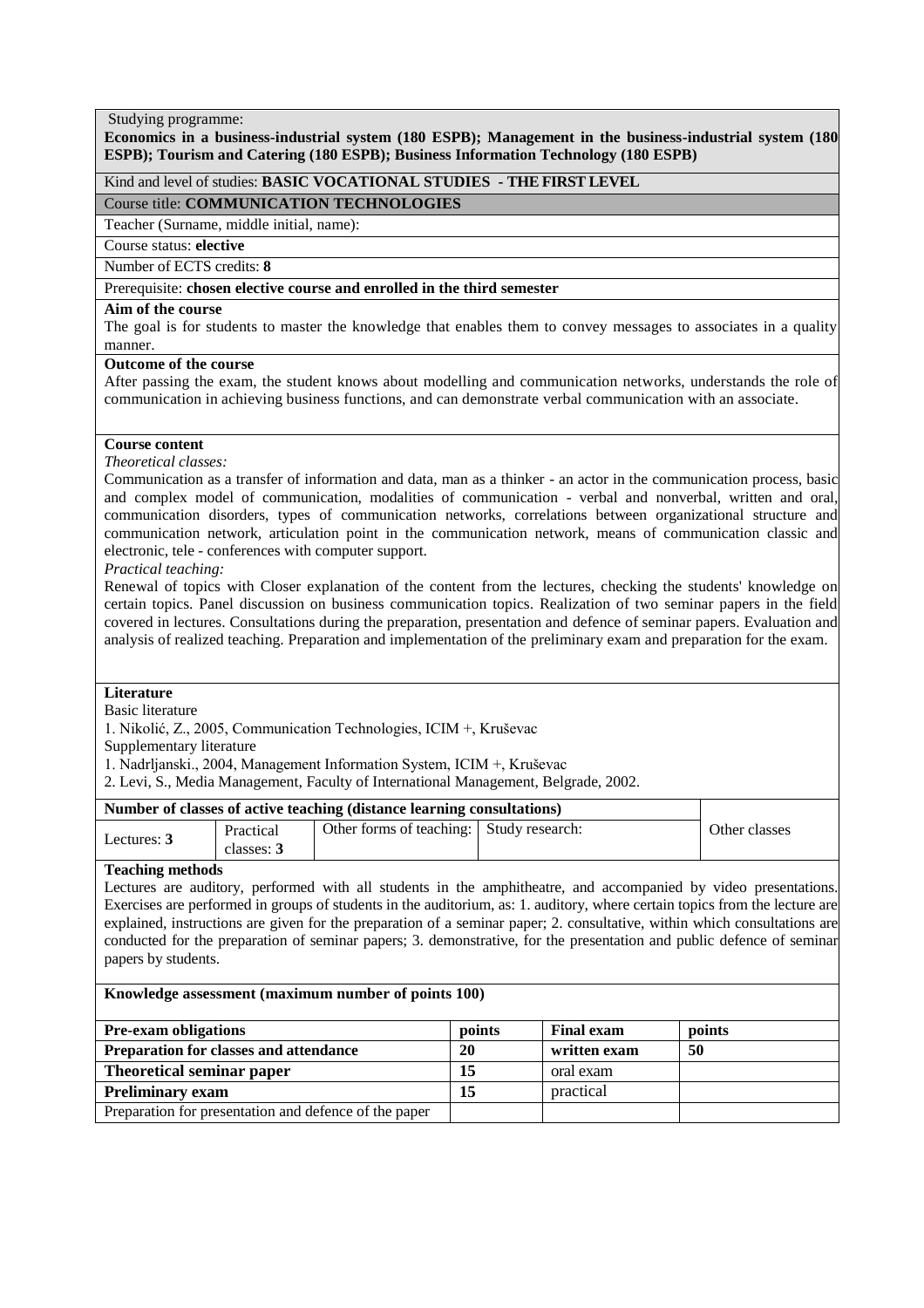Economics in the business-industrial system (180 ECTS); Management in the business-industrial system (180 ECTS); Tourism and Catering (180 ECTS); Business Informatics (180 ECTS)

# Type and level of studies: BASIC VOCATIONAL STUDIES - FIRST LEVEL

Course title: HUMAN RESOURCES MANAGEMENT

Teacher (Surname, middle initial, name):

Course status: elective

Number of ECTS credits: 8

Prerequisite: enrolled in the third semester

# Aim of the course

The goal is to know the work process in cooperation in the possession of jobs, and to master the knowledge in activating associates for successful business execution.

#### Outcome of the course

After passing the exam, the student knows about personnel planning and the method of selection, understands the role of the human factor in achieving the goals of the organizational unit, and can demonstrate the ability to develop a plan for the necessary associates.

#### Course content

Theoretical classes:

Introduction to the subject: basic concepts, components and tasks in the field of human resource management. Job placement process, job description and formation of criteria for selecting the right candidates, planning the necessary staff within organizational units, cooperation in the selection, introduction of new executors in the job, monitoring and evaluation of associates during the execution of work, methods of material and immaterial stimulation of executors, programming innovation of knowledge, creating conditions for improving the quality of working life. Practical teaching:

Panel discussion from the managerial aspect on human resources, basic categories and processes. Creative discussion on managerial aspects of planning, recruitment, selection of human resources. Critical discussions on orientation, staff development and career planning, job evaluation, compensation, health and safety of employees, personnel information system, the role of trade unions and the importance of collective bargaining. Publishing and making practical seminar works on the topic: Human resource management in a particular company. Giving instructions and mentoring during the preparation of seminar papers. Evaluation and analysis of realized teaching. Preparation and implementation of the preliminary exam and final preparation for the exam.

Literature

Basic literature

1. Petković V., Đokić A., 2016, Human Resources Management, PEP High School, Belgrade

Supplementary literature

1. Orlić, R., Personnel Management, Zoran Damnjanović and Sons, Belgrade, 2005.

2. Čukić, B., Integrative Human Resource Management, ICIM plus, Kruševac, 2004.

3. Bešić M., 2003, Basics of sociology of work - script, VTŠIM, Kruševac

| Other forms of classes   Study research work<br>Classes: $3$<br>Practise: 3 | Number of hours of active teaching (distance learning consultations) |  |  |  |               |
|-----------------------------------------------------------------------------|----------------------------------------------------------------------|--|--|--|---------------|
|                                                                             |                                                                      |  |  |  | Other classes |

Teaching methods

Lectures are performed in the auditory way with the presentation of teaching contents. Exercises are performed: 1. discussional, for critical, creative and panel discussions; 2. consultative, for mentoring during the preparation of seminar papers, 3. demonstrative, for the presentation and defence of seminar papers.

| Pre-exam obligations                                  | points | <b>Final exam</b> | points |
|-------------------------------------------------------|--------|-------------------|--------|
| Preparation for classes and attendance                | 20     | written exam      | 50     |
| Practical seminar work                                |        | oral exam         |        |
| <b>Preliminary exam</b>                               |        | practical         |        |
| Preparation for presentation and defence of the paper |        |                   |        |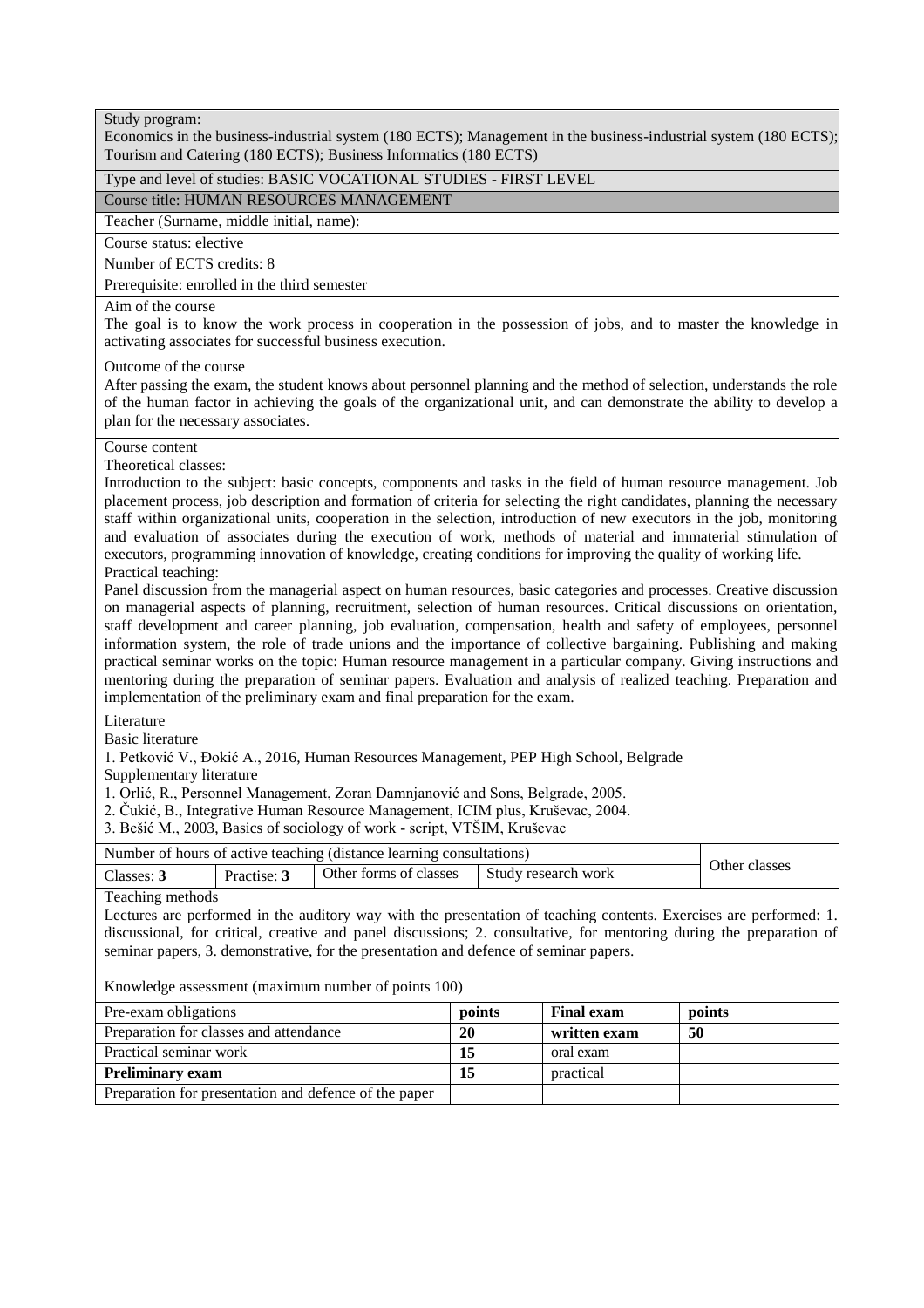| Study program:                                                                                                         |                         |                   |                      |
|------------------------------------------------------------------------------------------------------------------------|-------------------------|-------------------|----------------------|
| Economics in the business-industrial system (180 ECTS); Management in the business-industrial system (180              |                         |                   |                      |
| ECTS); Tourism and Catering (180 ECTS);                                                                                |                         |                   |                      |
| Type and level of studies: BASIC VOCATIONAL STUDIES - FIRST LEVEL                                                      |                         |                   |                      |
| Course title: BUSINESS LAW                                                                                             |                         |                   |                      |
| Teacher (Surname, middle initial, name):                                                                               |                         |                   |                      |
| Course status: required                                                                                                |                         |                   |                      |
| Number of ECTS credits: 8                                                                                              |                         |                   |                      |
| Prerequisite: Enrolled IV semester, completed course and passed pre-examination obligations                            |                         |                   |                      |
| Aim of the course                                                                                                      |                         |                   |                      |
| Acquiring of the basics of civil, real and obligation law as an introduction to business law to facilitate the         |                         |                   |                      |
| acquiring of the basics of company law (establishment, operation and termination of businesses), as well as            |                         |                   |                      |
| contracts in the economy, through special attention to detailed processing of contracts in the economy and matter      |                         |                   |                      |
| securities due to the exceptional importance that these institutes have on the economic system.                        |                         |                   |                      |
| Outcome of the course                                                                                                  |                         |                   |                      |
| After passing the exam, the student acquires basic knowledge that will enable involvement in the business of           |                         |                   |                      |
| domestic and foreign legal entities.                                                                                   |                         |                   |                      |
| <b>Course content</b>                                                                                                  |                         |                   |                      |
| Theoretical classes: Subjectivity of individuals and legal entities; Basis of real and obligation law; Establishment   |                         |                   |                      |
| and operation of companies; Connecting companies; Manner of termination of companies through liquidation and           |                         |                   |                      |
| bankruptcy; Goods trade contract through which the realization of trade in goods and services, technology,             |                         |                   |                      |
| industrial and intellectual property, foreign investments, as well as securities with special reference to the bill of |                         |                   |                      |
| exchange and check.                                                                                                    |                         |                   |                      |
| Practical classes: Getting acquainted with the essential elements of the matter listed in the content of the subject,  |                         |                   |                      |
| especially in the form of legal workshops where the founding acts of companies are presented and drafted, their        |                         |                   |                      |
| changes are made, business contracts are concluded and bills of exchange are drawn up and filled out.                  |                         |                   |                      |
| Preparation of colloquia and exams. Evaluation of realized teaching and analysis of its results.<br>Literature:        |                         |                   |                      |
|                                                                                                                        |                         |                   |                      |
| Galjak I., (2016), Business Law, College of Business Economics and Entrepreneurship, Belgrade.                         |                         |                   |                      |
| Number of hours of active teaching:                                                                                    | Theoretical teaching: 3 |                   | Practical classes: 3 |
| <b>Teaching methods</b>                                                                                                |                         |                   |                      |
| The lectures are auditory and are realized with the help of a video presentation. Exercises are: 1. classroom,         |                         |                   |                      |
| where seminar papers are published and instructions for their implementation are given; 2. demonstration,              |                         |                   |                      |
| where students get acquainted with management in specific business systems. 3. consultative, where                     |                         |                   |                      |
| consultations are performed during the preparation of seminar papers; 4. demonstrative, where seminar                  |                         |                   |                      |
| papers are presented and publicly defended.                                                                            |                         |                   |                      |
| Knowledge assessment (maximum number of points 100)                                                                    |                         |                   |                      |
| Pre-exam obligations                                                                                                   | points                  | <b>Final exam</b> | points               |
| activities during lecture                                                                                              | 20                      | written exam      | 50                   |
| preliminary exam-the first                                                                                             | 15                      | oral exam         |                      |
| preliminary exam - the second                                                                                          | $\overline{15}$         | practical         |                      |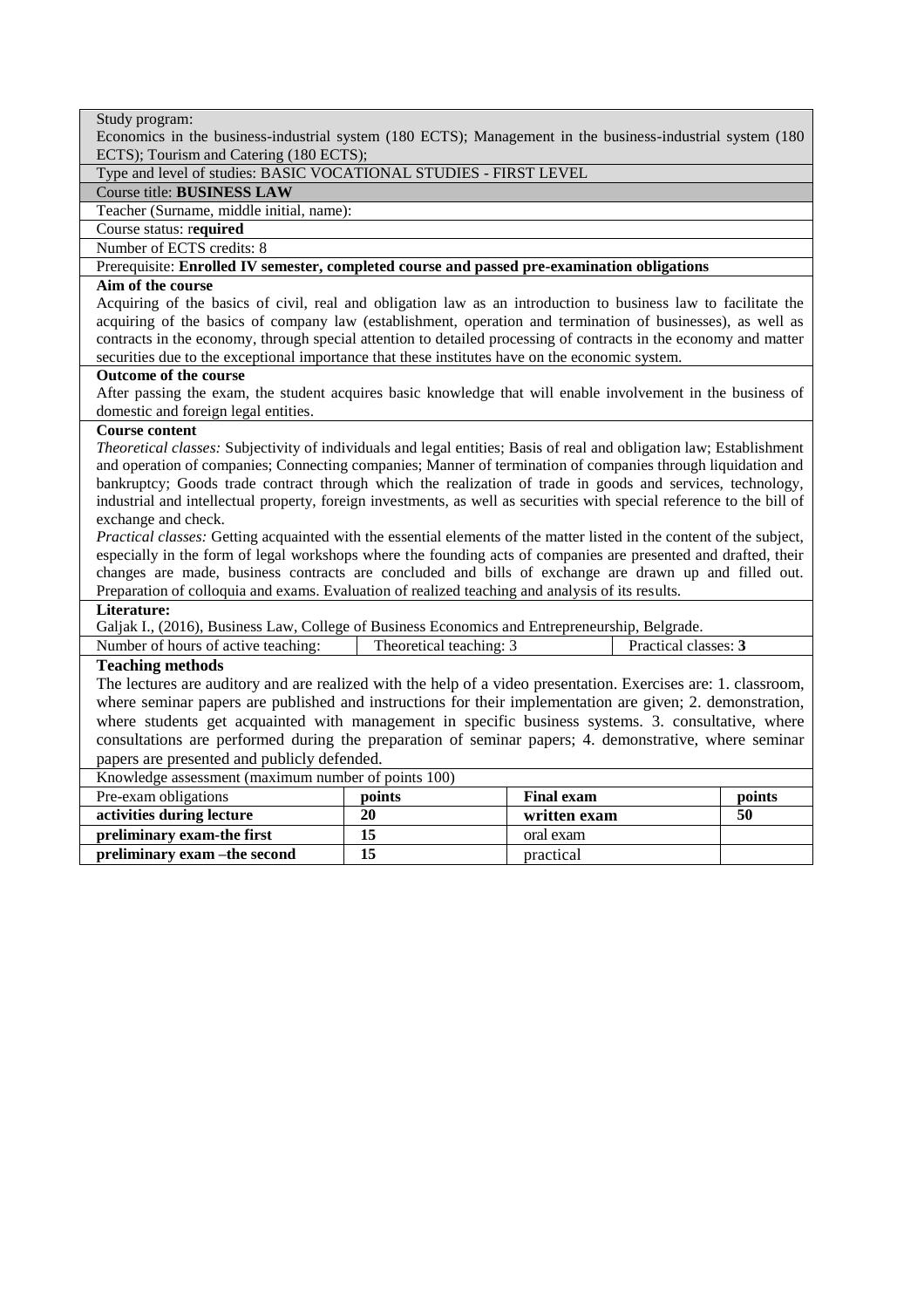#### **Economics in the business-industrial system (180 ECTS); Management in the business-industrial system (180 ECTS); Business Informatics (180 ECTS); Tourism and Catering (180 ESPB);**

# Type and level of studies: **BASIC VOCATIONAL STUDIES - FIRST LEVEL**

Course title: **INFORMATION SYSTEMS**

Teacher (Surname, middle initial, name):

Course status: **required**

Number of ECTS credits: **7**

# Prerequisite: **enrolled in the fourth semester**

# **Aim of the course**

The goal is to master the knowledge of information systems and in that context the use of production information system.

#### **Outcome of the course**

After passing the exam, the student knows the possibilities of using information and data, understands the role of the production information system (PIS) in performing business functions, and can demonstrate competence by preparing a comment on the report on the "bottleneck" in production.

#### **Course content**

#### *Theoretical classes:*

Genesis of information system in correlation with the establishment of organizational structure, mass production as a challenge to constitute a production information system, information flows in production, information carriers, information and data processing technology, computer networks, INTRANET, specifics of computer support depending on the type of technological processes, report design on developments in production, adjustment of information and data according to the needs of users, protection of information and data.

#### *Practical teaching:*

Closer explaining of certain topics from lectures. Presentation of realized performances of PISG. Group development of the project task on the topic: Improving the PISG of a specific company from the environment. Mentoring during the preparation of the task, presentation and its defence. Evaluation and analysis of realized teaching. Preparation and implementation of the preliminary exam and preparation for the exam.

# **Literature**

Basic literature

1. Zivadinovic, J., Medic, Z., Management Information System, 2015, PEP, Belgrade

2. Veljović, A., Radojičić, M., Vesić, J., 2006, Management Information Systems, ICIM Kruševac

Supplementary literature

1. Nadrljanski, Đ., Information Systems, second edition, ICIM plus, Kruševac, 2006.

 2. Bulat, V., Gavrić, Z., Production Information System, second supplemented and amended edition, ICIM plus, Kruševac, 2005.

#### **Number of hours of active teaching (distance learning consultations)**

| Lectures: | Practical<br>classes: 2 | Other forms of teaching: Study research: | Other classes |
|-----------|-------------------------|------------------------------------------|---------------|

# **Teaching methods**

Lectures are auditory with the help of MS PowerPoint presentation. The exercises are:

1-auditory, for closer explanation topics, PISG case analysis and issuing project assignments;

2-consultative, for mentoring regarding project tasks;

3-demonstrative, for the presentation and defence of project assignments by groups of students.

| <b>Pre-exam obligations</b>                           | points | <b>Final exam</b> | points |
|-------------------------------------------------------|--------|-------------------|--------|
| <b>Preparation for classes and attendance</b>         | 20     | written exam      | 50     |
| <b>Practical seminar work</b>                         | 15     | oral exam         |        |
| <b>Preliminary exam</b>                               | 15     | practical         |        |
| Preparation for presentation and defence of the paper |        |                   |        |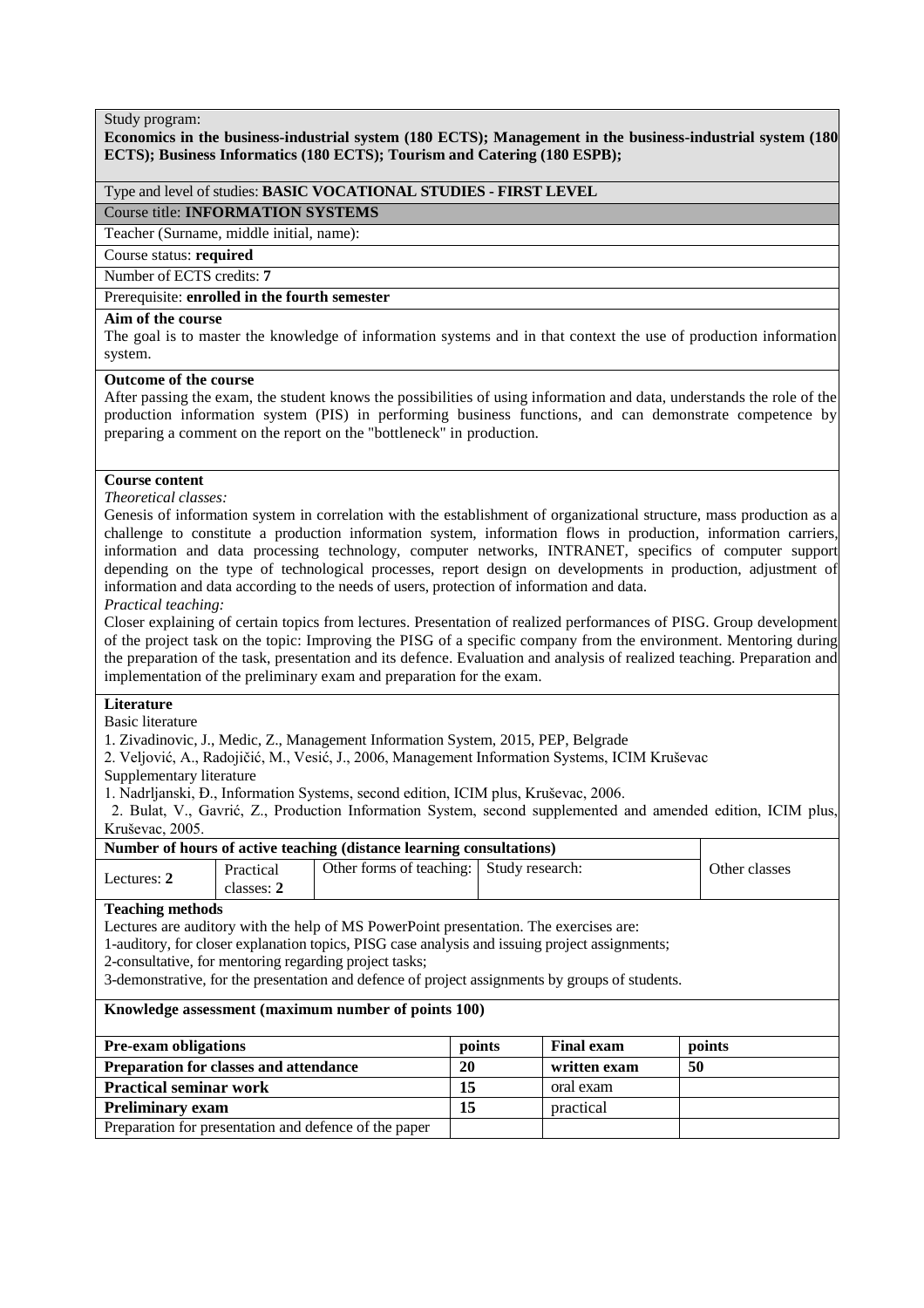# Study program: **Management in the business-industrial system (180 ECTS);** Type and level of studies: **BASIC VOCATIONAL STUDIES - FIRST LEVEL**

# Course title**: PRODUCTION ORGANIZATION**

Teacher (Surname, middle initial, name):

Course status: **required**

Number of ECTS credits: **7**

# Prerequisite: **enrolled in the fourth semester**

# **Aim of the course**

The goal is to master the knowledge for organizing production within the subsystem for the production of business-production system.

# **Outcome of the case**

After passing the exam, the student *knows* about the models of production organization, *understands* the functioning of the production process and contributes to achieving the goals of the business production system, and *can demonstrate* the ability to define the range of management of the production unit, depending on the nature of the process.

# **Course content**

# *Theoretical classes:*

Production subsystem and interaction with the internal environment, macro-organizational structure of production depending on the type of technological process - continuous and discontinuous processes, organizational models - procedural and complex, range of management depending on the type of process, cybernetic model of production preparation, security organization models tools and accessories, machine maintenance, internal transport, organization of workplace service, computer integrated production, control organization models, organization of work and environmental protection.

# *Practical teaching:*

Clarification of teaching topics in more detail, especially through case studies; Illustrative tasks are performed in the following areas: capacity calculation, cost calculation and application of control methods in production. Organized visit to an industrial company and introducing students to modern ways of organizing production; Preparation of a practical seminar paper based on a predefined task for implementation in an arbitrarily selected industrial company. Evaluation and analysis of realized teaching. Preparation and implementation of the preliminary exam and preparation for the exam.

# **Literature**

1. Bulat, V., Bojković, R., Organization of production, ICIM, Kruševac, 1999.

2. Milić, R., Basics of production organization, FON, Belgrade, 2004.

3. Pantelić, T., Bojković, R., Organization of production - collection of tasks, ICIM plus, Kruševac, 2006.

| Number of classes of active teaching | Other classes           |                                          |  |  |
|--------------------------------------|-------------------------|------------------------------------------|--|--|
| Lectures: 2                          | Practical<br>classes: 2 | Other forms of teaching: Study research: |  |  |

# **Teaching methods**

Lectures are performed in class with the help of a video projector. Exercises are performed as auditory, visiting the company and making independent work through coordination, as well as its defense. Tasks with illustrative data are solved in auditory exercises. As part of the visit to the company, students visit an industrial company in an organized manner and get acquainted with the way of organizing production. The subject teacher defines the practical tasks in advance. A group of students (maximum 5 - insists on teamwork) realizes practical work in an arbitrarily chosen industrial company. Each group of students publicly presents and defends their practical work.

| Knowledge assessment (maximum number of points 100)   |        |                   |        |  |
|-------------------------------------------------------|--------|-------------------|--------|--|
| <b>Pre-exam obligations</b>                           | points | <b>Final exam</b> | points |  |
| <b>Preparation for classes and attendance</b>         | 20     | written exam      | 50     |  |
| <b>Practical seminar work</b>                         | 15     | oral exam         |        |  |
| <b>Preliminary exam</b>                               | 15     | practical         |        |  |
| Preparation for presentation and defence of the paper |        |                   |        |  |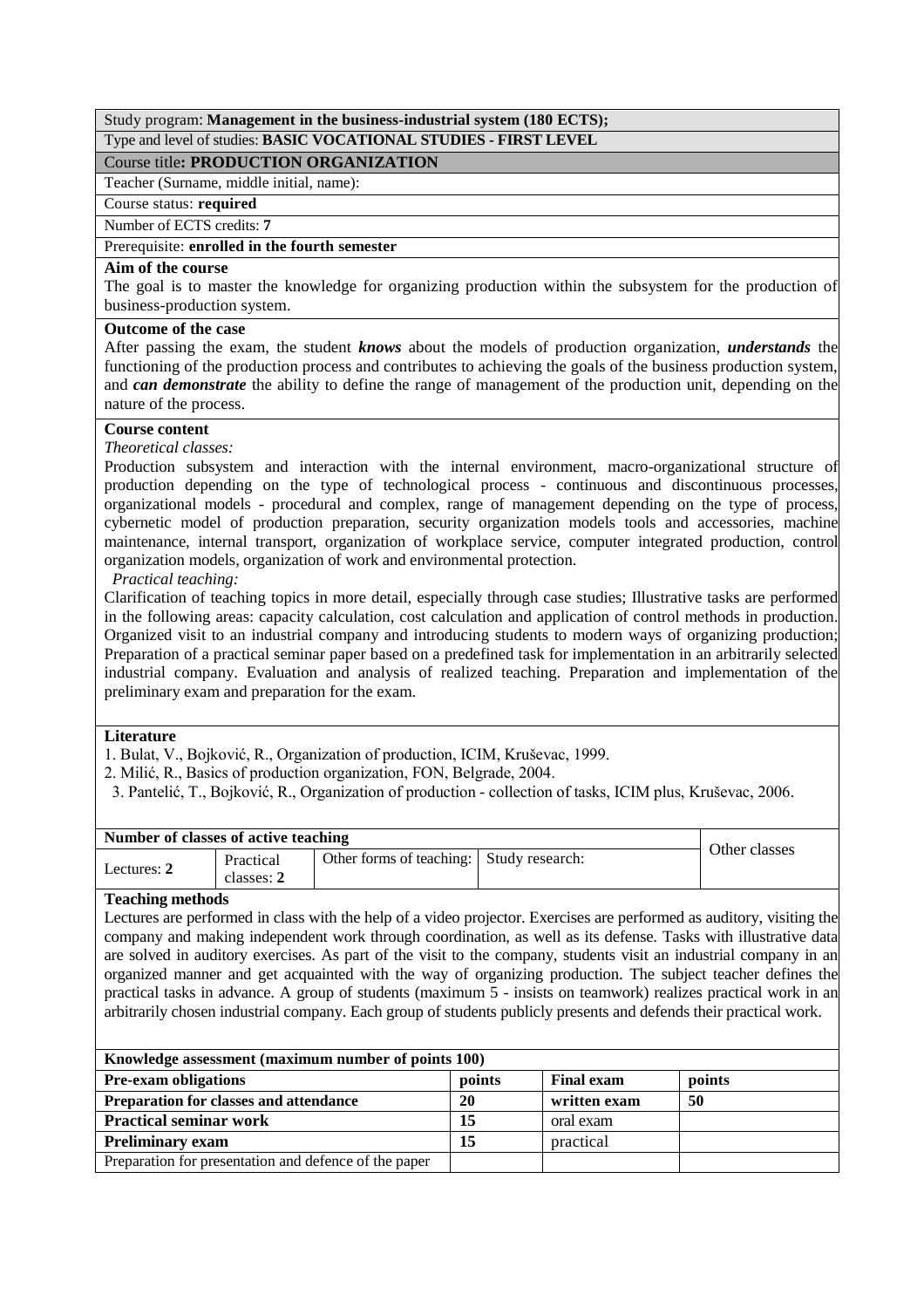#### **Economics in the business-industrial system (180 ECTS); Management in the business-industrial system (180 ECTS); Business Informatics (180 ECTS); Tourism and Catering (180 ESPB);**

# Type and level of studies: **BASIC VOCATIONAL STUDIES - FIRST LEVEL**

Course title: **PUBLIC RELATIONS**

Teacher (Surname, middle initial, name):

Course status: **elective**

Number of ECTS credits: **8**

# Prerequisite: **elective course chosen and enrolled in the fourth semester**

#### **Aim of the course**

The goal is to master the knowledge to create the basis for the presentation of the image inside and outside the company.

#### **Outcome of the course**

After passing the exam, the student knows what is achieved in public relations for the benefit of the company, understands the role of public relations in creating comparative advantages compared to the competition, and can demonstrate elements of identity representation to a newly hired associate.

# **Course content**

#### *Theoretical classes:*

The process of creating the identity of the business-production system, internally and externally, the purpose of identity creation, methods and techniques of identity construction, the contribution of the managerial structure in creating identity, methods and techniques of interpreting internal identity to associates, target group identification, external identity interpretation procedure realization of a system for collecting relevant information and data, which enable the creation of external and internal identity of the company, continuous monitoring and analysis of the effects in achieving the presentation of the identity of the company.

*Practical teaching:*

Clarification of teaching topics in more detail, especially through case studies. Organized visit to a business-industrial system and introduction of students to modern ways of public relations; Preparation of a practical seminar work based on a predefined task in an arbitrarily selected industrial company. Evaluation and analysis of realized teaching. Preparation and implementation of the preliminary exam and preparation for the exam.

# **Literature**

Basic literature

1. Lukić, Lj., Public Relations, Kruševac, 2016.

2. Cvetković, Lj., Public Relations, ICIM +, Kruševac, 2006.

Supplementary literature

1. Filipović, V., and a group of authors, Public Relations, Faculty of Organizational Sciences, Belgrade, 2005.

 2. Sandra O., Public Relations Strategy, Second Edition, Kogan Page Limited, Chartered Institute of Public Relations - London, UK, 2007

| Number of classes of active teaching (distance learning consultations) |            |                                                                                       |        |                                                                                                 |        |               |
|------------------------------------------------------------------------|------------|---------------------------------------------------------------------------------------|--------|-------------------------------------------------------------------------------------------------|--------|---------------|
| Lectures: 2                                                            | Practical  | Other forms of teaching:                                                              |        | Study research:                                                                                 |        | Other classes |
|                                                                        | classes: 2 |                                                                                       |        |                                                                                                 |        |               |
| <b>Teaching methods</b>                                                |            |                                                                                       |        |                                                                                                 |        |               |
|                                                                        |            | Lectures are auditory with the help of MS PowerPoint presentation. The exercises are: |        |                                                                                                 |        |               |
|                                                                        |            |                                                                                       |        | 1-auditory, for closer explanation topics, PISG case analysis and issuing project assignments;  |        |               |
|                                                                        |            | 2-consultative, for mentoring regarding project tasks;                                |        |                                                                                                 |        |               |
|                                                                        |            |                                                                                       |        | 3-demonstrative, for the presentation and defence of project assignments by groups of students. |        |               |
|                                                                        |            | Knowledge assessment (maximum number of points 100)                                   |        |                                                                                                 |        |               |
| <b>Pre-exam obligations</b>                                            |            |                                                                                       | points | <b>Final exam</b>                                                                               | points |               |
| Preparation for classes and attendance                                 |            |                                                                                       | 20     | written exam                                                                                    | 50     |               |
| 15<br><b>Practical seminar work</b><br>oral exam                       |            |                                                                                       |        |                                                                                                 |        |               |
| <b>Preliminary exam</b>                                                |            |                                                                                       | 15     | practical                                                                                       |        |               |
|                                                                        |            | Preparation for presentation and defence of the paper                                 |        |                                                                                                 |        |               |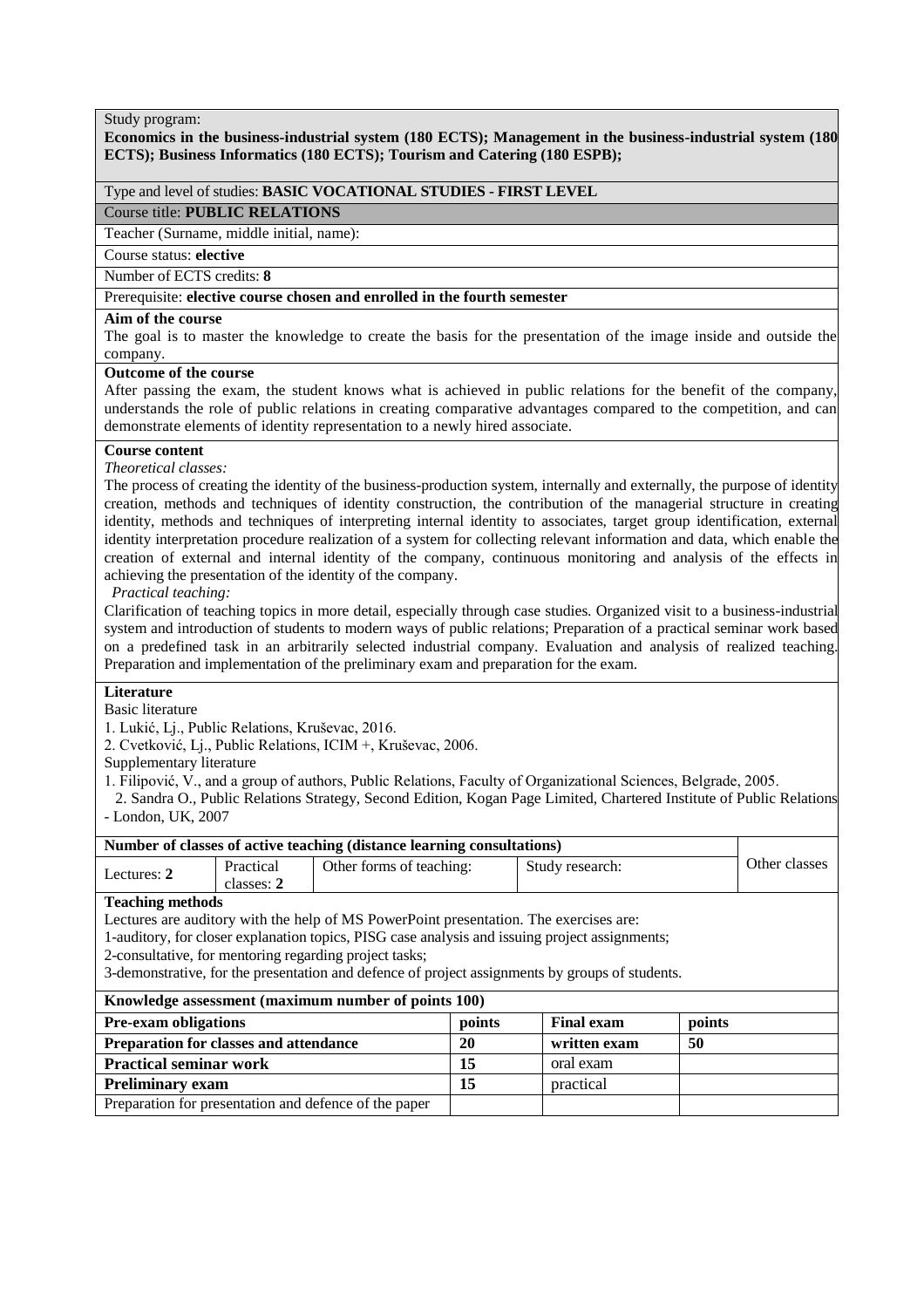# Study program: **Management in the business-industrial system (180 ECTS);**

# Type and level of studies: **BASIC VOCATIONAL STUDIES - FIRST LEVEL**

# Course title: **QUALITY MANAGEMENT**

Teacher (Surname, middle initial, name):

# Course status: **elective**

Number of ECTS credits: **8**

# Prerequisite: **enrolled in the fourth semester**

# **Aim of the course**

The goal is to master the knowledge that enables the realization of the projected product quality.

# **Outcome of the case**

After passing the exam, the student *knows* the place and role of quality control in the business system, *understands* sampling in achieving quality control, and *can demonstrate* a P-ticket for a specific simple product.

# **Course content**

*Theoretical classes:*

Elements of product quality, quality, cost price and selling price per unit of product, ISO quality standards, quality creation system, costs of quality improvement and cost-effectiveness, influencing factors on product quality, quality control process, preventive and corrective quality control, statistical quality control , acceptance quality control, procedural quality control - control charts, final quality control, sampling control, computer aided quality control.

*Practical teaching:*

Development of tasks from statistical quality control. Presentation of realized examples from practice. Explanation of topics from the lecture. Preparation of a practical seminar paper in the Pilot Factory on one of the topics from the lecture. Giving the necessary instructions for the preparation of the paper, mentoring, presentation and defense of the paper. Evaluation and analysis of realized teaching. Preparation and implementation of the preliminary exam and preparation for the exam.

# **Literature**

Basic literature

1. Stanković R., Radić, V., Quality Management, PEP, Belgrade, 2015.

Supplementary literature

1. Đuričić, M., Quality Management - Second Edition, ICIM plus, Kruševac, 2004

- 2. Kemp, S., Quality Management Demystified, McGraw-Hill, 2006.
- 3. Živković, Ž., Quality Management, Faculty of Technology, 2002.

4. Mitrović Ž., Methods in the quality system, FON, Belgrade, 1999.

| Number of classes of active teaching (consultations by distance learning) |                         |                                          |  |               |
|---------------------------------------------------------------------------|-------------------------|------------------------------------------|--|---------------|
| Lectures: 3                                                               | Practical<br>classes: 3 | Other forms of teaching: Study research: |  | Остали часови |

# **Teaching methods**

Lectures are performed in the auditory way with the use of a video presentation. Exercises are: auditory, demonstrative, consultative and demonstrative; - classrooms, where tasks from statistical quality control are done, and topics from lectures are explained and seminar papers are published; - demonstrative, where examples from practice are presented; - consultative, for consultations and mentoring during the preparation of seminar papers; demonstrative, for presentation and defense of seminar papers.

| <b>Pre-exam obligations</b>                           | <b>Pre-exam</b> | <b>Pre-exam</b> | <b>Pre-exam obligations</b> |  |  |
|-------------------------------------------------------|-----------------|-----------------|-----------------------------|--|--|
| <b>Preparation for classes and attendance</b>         | 20              | written exam    | -50                         |  |  |
| <b>Practical seminar work</b>                         |                 | oral exam       |                             |  |  |
| <b>Preliminary exam</b>                               | 15              | practical       |                             |  |  |
| Preparation for presentation and defence of the paper |                 |                 |                             |  |  |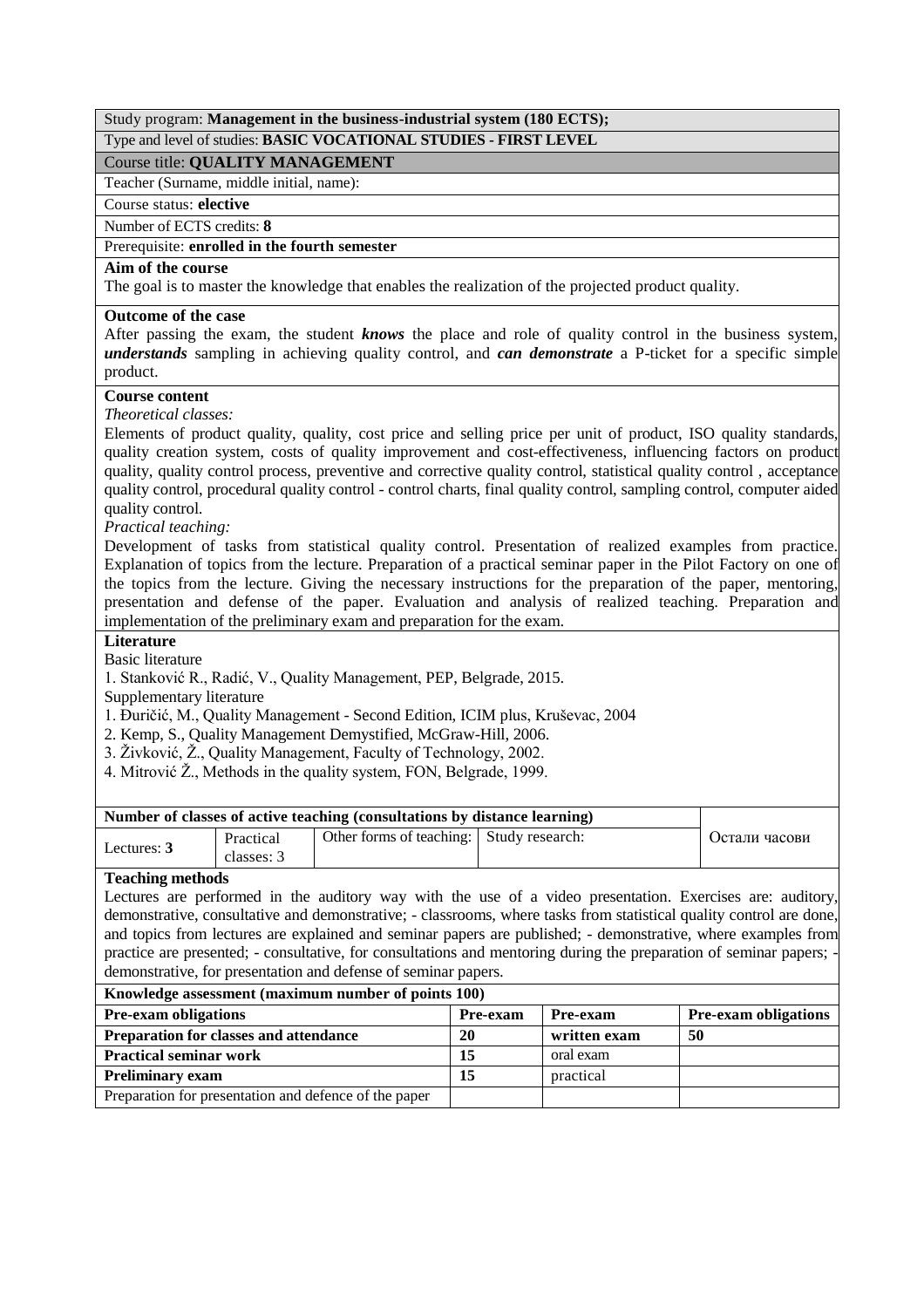# Study program: **Management in the business-industrial system (180 ECTS);** Type and level of studies: **BASIC VOCATIONAL STUDIES - FIRST LEVEL**

# Course title: **ORGANIZATIONAL BEHAVIOR**

# Teacher (Surname, middle initial, name):

# Course status: **required**

Number of ECTS credits: **7**

# Услов: Prerequisite: **enrolled in the fifith semester**

# **Aim of the course**

Enabling students to analyze and direct organizational behavior, learn about the forms of functional and dysfunctional organizational behavior, as well as learn about the system of monitoring and directing the psychological factors of organizational behavior.

# **Outcome of the course**

After passing the exam, the student *knows* the theoretical model of organizational behavior, *understands* the process of observation and organizational behavior and *can demonstrate* competence on the example of the satisfaction of members of the organization.

# **Course content**

*Theoretical classes:*

Organizational behavior (OB): scientific field, subject, definition. OB in previous experiences and in learning about the "scientific organization of work". OB in learning about "human relations at work". OB in learning about "human resources". Theoretical models of organizational behavior. Personality, roles and ego states as factors shaping organizational behavior. Perception process and organizational behavior. Social motivation: models of the hierarchy of needs, equity and attribution. Organizational behavior in roles: formal and informal regulations. Functional harmonization of organizational roles. Organizational stress and pathology of taking on organizational roles. Role system and group structure of the organization. Group dynamics and organizational behavior. Developing the intragroup and intergroup structure of the organization. Monitoring and directing the engagement and satisfaction of the members of the organization.

# *Practical teaching:*

Organizational behavior case studies. Panel discussion from the managerial aspect on organizational behavior. Creative discussion on directing the engagement and satisfaction of the members of the organization. Publishing and making practical seminar papers on the topic: Organizational behavior in a particular company. Giving instructions and mentoring during the preparation of seminar papers. Evaluation and analysis of realized teaching. Preparation and implementation of the colloquium and final preparation for the exam.

# **Literature**

# Basic literature

1. Čukić, B., 2005, Organizational behavior in roles and groups, ICIM +, Kruševac

Supplementary literature

2. Bojanović, R., 1998, Psychology of interpersonal relations, Center for Applied Psychology, Belgrade

| Number of classes of active teaching (distance learning consultations) |                         |                                          |  |               |  |
|------------------------------------------------------------------------|-------------------------|------------------------------------------|--|---------------|--|
| Lectures: 2                                                            | Practical<br>classes: 2 | Other forms of teaching: Study research: |  | Other classes |  |
| $\mathbf{m}$ is a set                                                  |                         |                                          |  |               |  |

# **Teaching methods**

Lectures are performed in auditory way by presenting the teaching contents. Exercises are performed: 1. discussion, for critical, creative and panel discussions and case study analyzes; 2. consultative, for mentoring during the preparation of seminar papers, 3. demonstrative, for the presentation and defense of seminar papers.

| Knowledge assessment (maximum number of points 100)   |          |               |       |  |
|-------------------------------------------------------|----------|---------------|-------|--|
| <b>Pre-exam obligations</b>                           | Pre-exam | Завршни испит | поена |  |
| <b>Preparation for classes and attendance</b>         | 20       | written exam  | -50   |  |
| <b>Practical seminar work</b>                         | 15       | oral exam     |       |  |
| <b>Preliminary exam</b>                               | 15       | practical     |       |  |
| Preparation for presentation and defence of the paper |          |               |       |  |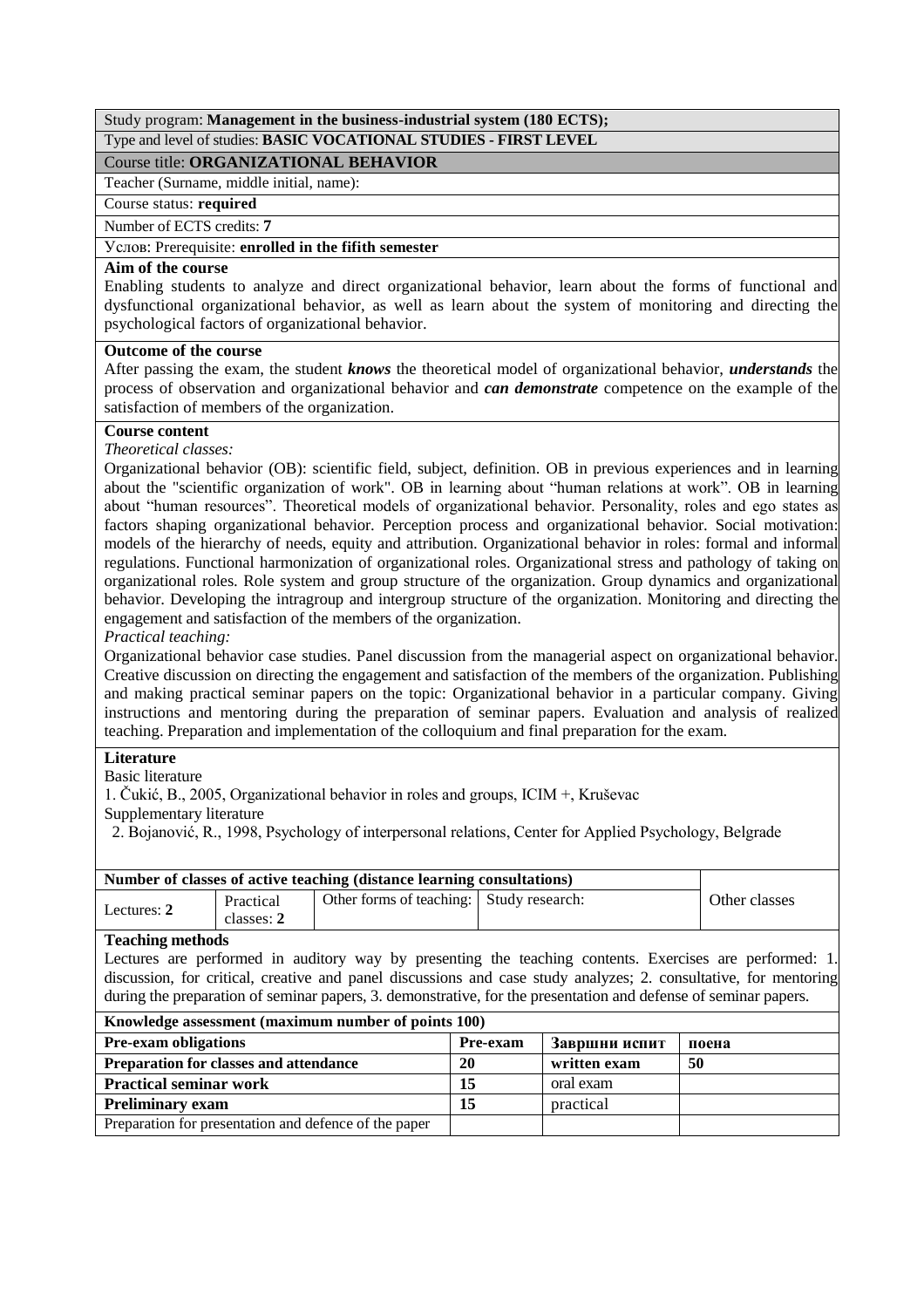**Economics in the business-industrial system (180 ECTS); Management in the business-industrial system (180 ECTS); Business Informatics (180 ECTS); Tourism and Catering (180 ESPB);**

#### Type and level of studies: **BASIC VOCATIONAL STUDIES - FIRST LEVEL**

Course title: **ELECTRONIC BUSINESS**

Teacher (Surname, middle initial, name):

# Course status: **elective**

# Number of ECTS credits: **8**

Prerequisite: **Elective course chosen, enrolled in 5th semester and Passed exam of the course Information Systems**

# **The aim of the course**

The goal is to master the knowledge of using the INTERNET to improve the elements of business.

#### **Outcome of the course**

After passing the exam, the student knows how to make contact with a partner via the INTERNET, understands the nature of the changed conditions for doing business via the INTERNET, and can demonstrate finding a supplier of goods / services via the INTERNET.

# **Course content**

*Theoretical classes:*

Possibilities of using the INTERNET in current business, INTERNET services, computer connection, e-mail, Internet search, telnet - interactive distance communication, remote conferences, multimedia support, Websites as a basis for mutual acquaintance of partners, virtual traffic of goods and service, virtual banking, electronic coin, internet marketing, legal aspects of doing business via the INTERNET, data protection, virus protection.

*Practical teaching:*

Exercises - Payment cards and electronic payment transactions. Internet banking. E-business security. Digital signature and certificate. Electronic money and electronic payment systems. Smart cards. M-commerce services and applications. Internet business models. Opening a store on the Web. Opening a bank account for online trading.

Laboratory exercises - Practical examples on auditory exercises of processed material. Independent elaboration and defence of the task for independent work on the mentioned topics from the auditory exercises. Evaluation and analysis of realized teaching. Preparation and implementation of the preliminary exam and preparation for the exam.

# **Literature**

Basic literature

1. Živadinović, J., Radovanović, S., Medić, Z., Electronic business, PEP Belgrade, 2015.

Supplementary literature

1. Ranđić, S., Skorup, A., Doing business over the Internet, ICIM plus, Kruševac, 2008

- 2. Čekerevac, Z, Internet technologies and Internet business, ICIM plus, Kruševac, 2009
- 3. Anucojić D, Internet and electronic business, USEE, Prometej, Novi Sad, 2008.

| Number of classes of active teaching (distance learning consultations) |           |                          |                 | Other   |
|------------------------------------------------------------------------|-----------|--------------------------|-----------------|---------|
| Lectures: 2                                                            | Practical | Other forms of teaching: | Study research: | classes |
| $^\circ$ classes: $^\bullet$<br>---                                    |           |                          |                 |         |

# **Teaching methods**

Lectures are auditory, and are performed with the help of video projectors and computers with Internet access, in the amphitheatre with all students. Exercises are performed in small groups in a computer laboratory with a video projector and Internet access, as: 1) demonstration, to present the infrastructure and systems of Internet business; 2) practical, making four tasks of independent work on a computer in the laboratory, from the processed areas.

| <b>Pre-exam obligations</b>                           | points | <b>Final exam</b> | points |
|-------------------------------------------------------|--------|-------------------|--------|
| <b>Preparation for classes and attendance</b>         | 20     | written exam      |        |
| <b>Tasks for independent work</b>                     | 15     | oral exam         |        |
| <b>Preliminary exam</b>                               |        | practical         | 50     |
| Preparation for presentation and defence of the paper |        |                   |        |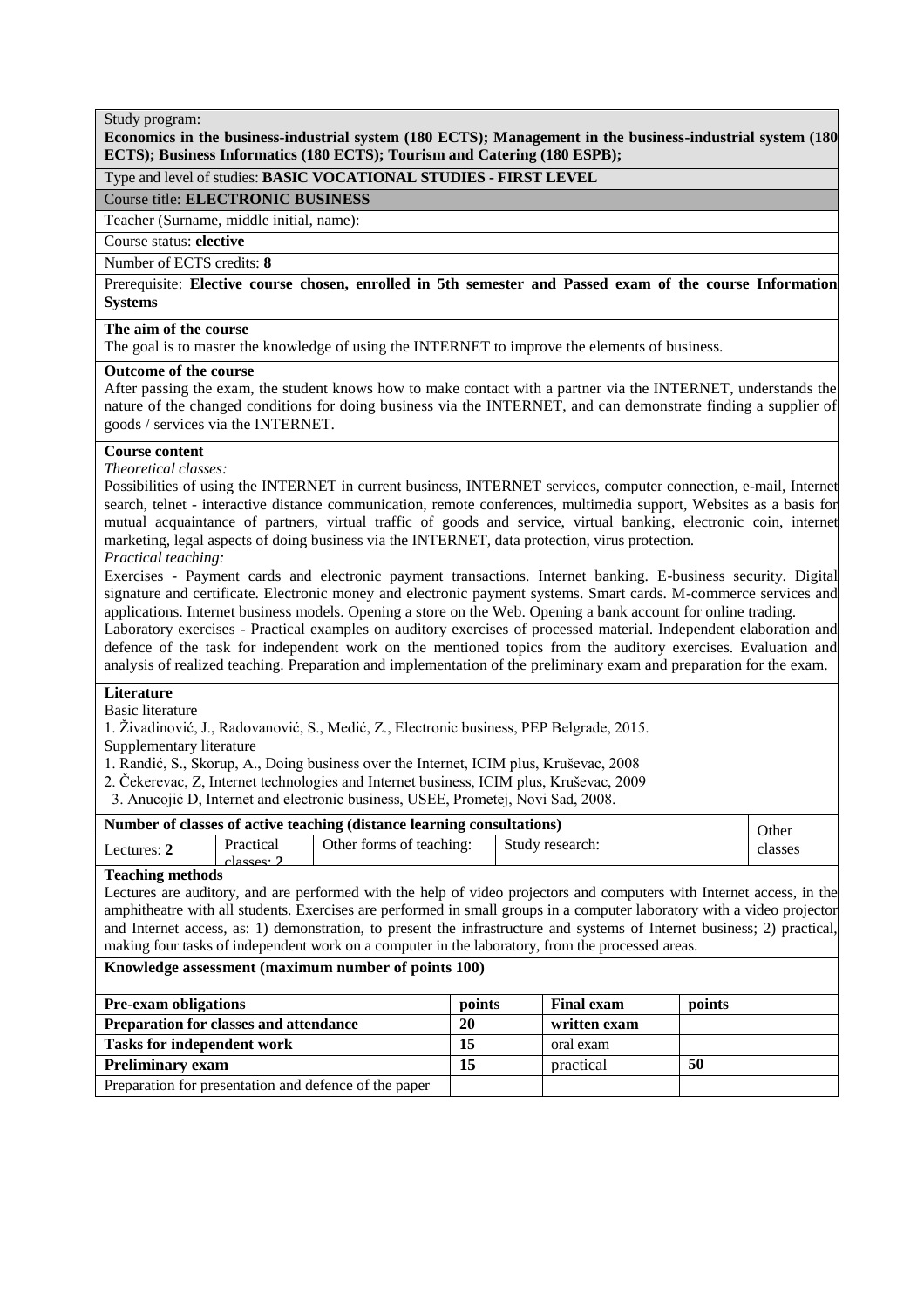# **Economics in the business-industrial system (180 ECTS); Management in the business-industrial system (180 ECTS); Business Informatics (180 ECTS); Tourism and Catering (180 ESPB);**

# Type and level of studies: **BASIC VOCATIONAL STUDIES - FIRST LEVEL**

# Course title: **COMPANY ORGANIZATION**

Teacher (Surname, middle initial, name):

#### Course status: **elective**

Number of ECTS credits: 8

# Prerequisite: **enrolled in the fifth semester**

#### **The aim of the course**

The goal is to master the knowledge about the development of thoughts about organizing and consequently in the constitution of business functions within the business-production system.

# **Outcome of the course**

After passing the exam, the student *knows* the basic concepts of the status and organization of the company, *understands* the purposefulness of the division into business functions and their contribution to achieving goals, and *can demonstrate* the ability to create organization charts of the company.

# **Course content**

*Theoretical classes:*

Basic concepts, presentation of the theory of organization - classical, neoclassical, modern and contingent, economic entities, normative regulations of production companies, forms of production companies - related to limited liability, functional structuring - business and managerial functions, characteristic business functions, development and research, marketing , production, procurement, sales, finance, accounting, personnel, forms of organization - sector, service, etc. *Practical teaching:*

Publishing seminar papers for students' independent work. Preparation of a practical seminar work on the topic: Macro and micro organizational schemes of companies from the environment and a description of their functions. Consultations during the preparation, presentation and defence of seminar papers. Visit to Pilot Factories. Evaluation and analysis of realized teaching. Preparation and implementation of the preliminary exam and preparation for the exam.

# **Literature**

Basic literature

1. Stevanović, M., Lukić, Lj., Gajić, A., Organization of the company, ICIM, Kruševac, 2015.

Supplementary literature

- 1. Petković, M., Janićijević, N., Bogićević, M, B., Organization, Faculty of Economics, Belgrade, 2009.
- 2. Stanković R., Bojković R., Radojević Z., Organizational design, PEP, Belgrade 2011.
- 3. Bulat, V., Bojković, R., Organization of the company, ICIM plus, Kruševac, 2008.

| Number of classes of active teaching (distance learning consultations) |                         |                                          |  |               |
|------------------------------------------------------------------------|-------------------------|------------------------------------------|--|---------------|
| Lectures: 3                                                            | Practical<br>classes: 3 | Other forms of teaching: Study research: |  | Other classes |

# **Teaching methods**

Lectures are auditory, performed with all students in the amphitheatre, and accompanied by video presentations. Exercises are performed in groups of students in the auditorium as: 1. classroom, where certain topics from the lecture are explained, instructions are given for the preparation of a seminar paper; 2. consultative, within which consultations are conducted for the preparation of seminar papers; 3. demonstrative, for the presentation and public defence of seminar papers by students; 4. demonstration, to present the business of Pilot Factory.

| Knowledge assessment (maximum number of points 100)   |        |                   |        |  |  |
|-------------------------------------------------------|--------|-------------------|--------|--|--|
| <b>Pre-exam obligations</b>                           | points | <b>Final exam</b> | points |  |  |
| Preparation for classes and attendance                | 20     | written exam      | -50    |  |  |
| <b>Practical seminar work</b>                         | 15     | oral exam         |        |  |  |
| <b>Preliminary exam</b>                               | 15     | practical         |        |  |  |
| Preparation for presentation and defence of the paper |        |                   |        |  |  |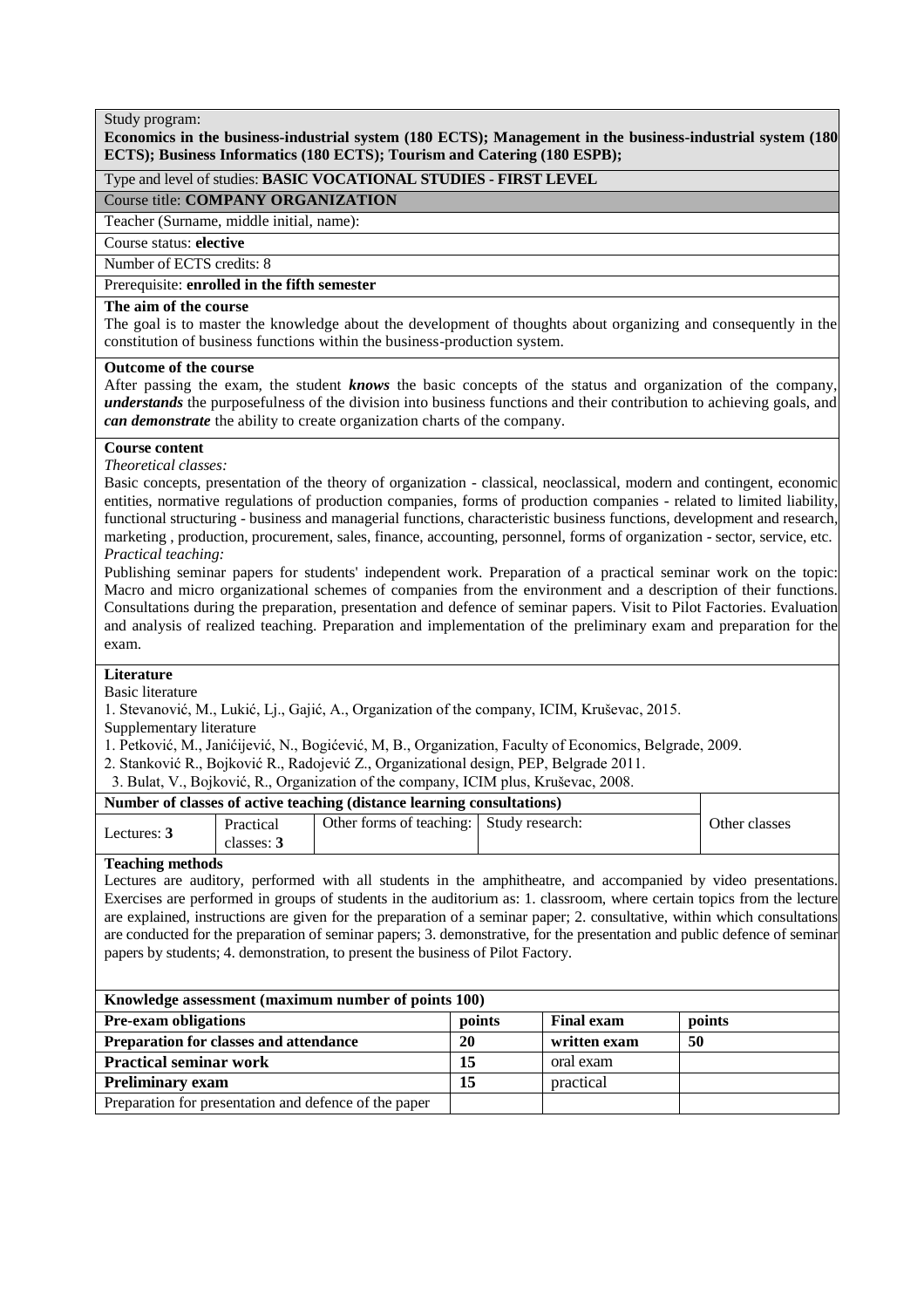# **Economics in the business-industrial system (180 ECTS); Management in the business-industrial system (180 ECTS); Business Informatics (180 ECTS)**

# Type and level of studies: BASIC VOCATIONAL STUDIES - FIRST LEVEL

#### Course title: **ENTREPRENEURSHIP**

Teacher (Surname, middle initial, name):

# Course status: **required**

Number of ECTS credits: **8**

# Prerequisite: **enrolled in the fifth semester**

# **Aim of the course**

The goal is to master the basic knowledge of ways and means of generating ideas for new ventures and improving business, with checking their validity and implementation.

#### **Outcome of the course**

After passing the exam, the student *knows* the basic elements of designing an entrepreneurial venture and its realization, *understands* the role of entrepreneurship in the context of business production system management, and *can demonstrate* competence on the example of defining the necessary measures to implement the selected idea.

#### **Course content**

*Theoretical classes:*

Entrepreneurship and management, insight and diagnosis of the business situation, collection of relevant information on latent opportunities in the immediate and wider environment, purposeful selection of ideas based on the adopted criteria on possible courses of action, orientation analysis of available resources (financial, human, material, etc.) rough "assessments of the reality of selected ideas, analysis of the situation in the relative environment - inside or outside the production business system, from the point of view of time constraints in terms of speed of implementation, decision making, business plan or project concept, activation of available resources, nomination of responsible person, establishment system for monitoring and coordination of implementation, analysis of the achievement of results. *Practical teaching:*

Visit to entrepreneurial organizations. Case studies on practical examples. Practical examples from the domain of initialization of entrepreneurial venture. Preparation of theoretical seminar papers on the topics: Preparation of the founding act of the company, Development of a business plan. Evaluation and analysis of realized teaching. Preparation and implementation of the preliminary exam and preparation for the exam.

#### **Literature**

#### Basic literature

1. Karavidić, S. and a group of authors, 2016, Entrepreneurship, PEP, Belgrade

Supplementary literature

1. Grozdanić, R., Entrepreneurship, TF Čačak, 2005.

- 2. Pavličić M., 2005, Small Business Management, ICIM +, Kruševac.
- 3. Sajfert, Z., Entrepreneurship, TF, Zrenjanin 2004.

| Number of hours of active teaching (distance learning consultations) |           |                          |                 | Other |  |  |
|----------------------------------------------------------------------|-----------|--------------------------|-----------------|-------|--|--|
| Lectures: 3                                                          | Practical | Other forms of teaching: | Study research: |       |  |  |
| Teaching methods                                                     |           |                          |                 |       |  |  |

#### **Teaching methods**

Lectures are performed auditorily by presenting the teaching contents. Exercises are performed as: 1. demonstration, organized visits to companies as successful entrepreneurial ventures; 2. auditory, issuing seminar assignments by groups of students, 3. consultative, for mentoring during the preparation of seminar papers, 4. demonstrative, for the presentation and defence of seminar papers.

| <b>Pre-exam obligations</b>                           | points | <b>Final exam</b> | points |
|-------------------------------------------------------|--------|-------------------|--------|
| <b>Preparation for classes and attendance</b>         | 20     | written exam      | 50     |
| Theoretical seminar paper                             |        | oral exam         |        |
| <b>Preliminary exam</b>                               |        | practical         |        |
| Preparation for presentation and defence of the paper |        |                   |        |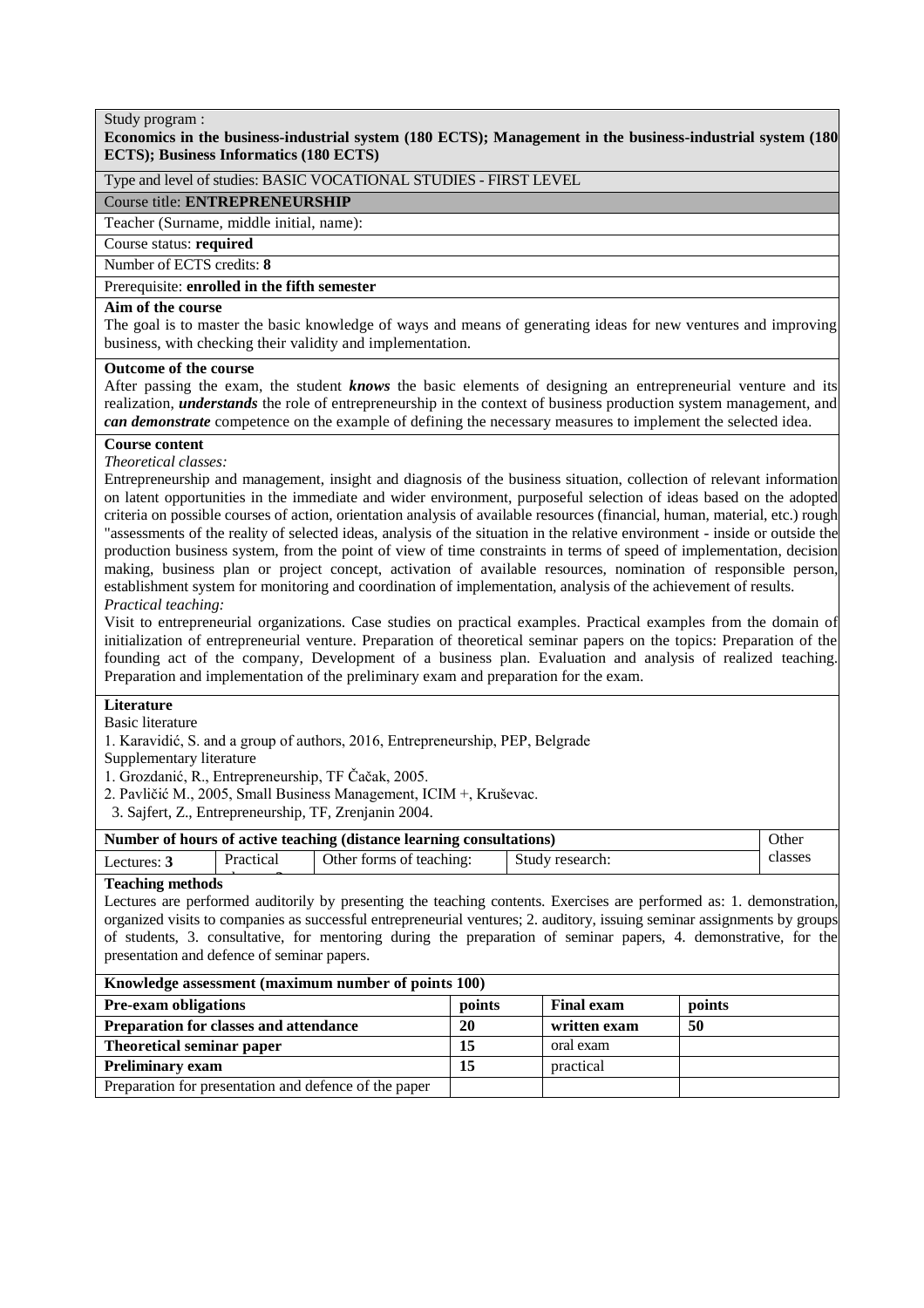# **Economics in the business-industrial system (180 ECTS); Management in the business-industrial system (180 ECTS); Business Informatics (180 ECTS); Tourism and Catering (180 ESPB);**

# Type and level of studies: **BASIC VOCATIONAL STUDIES - FIRST LEVEL**

#### Course title: **ECOLOGICAL MANAGEMENT**

Teacher (Surname, middle initial, name):

# Course status: **elective**

Number of ECTS credits: **7**

# Prerequisite: **chosen elective course and enrolled in the 5th semester**

#### **The aim of the course**

The goal is to master the knowledge related to ensuring environmental protection during production.

#### **Outcome of the course**

After passing the exam, the student knows the basic elements of human pollution, understands the severity of the consequences of insufficient protection of the human environment, and can demonstrate competence on the example of reacting to the disorder in relation to the standard of human pollution.

# **Course content**

#### *Theoretical classes:*

Basic pollutants, environmental monitoring systems, basic standard values for relevant pollutants, measuring instruments, preventive and corrective measures to eliminate harmful effects, organizing systematic monitoring of pollution in the company, the responsibility of managers to take protective measures, economic consequences insufficient protection.

*Practical teaching:*

Examples on which the current problems of business and environmental conditions are analysed. Deeper elaboration of the content of the lectures, which refers to the identification of the basic environmental problem, determining the possible consequences for the environment and defining measures to minimize environmental risk. Introduction to ways and tools of environmental risk management. Preparation of a practical seminar work on the topic of Environmental Impact Assessment. Individual mentoring work related to the preparation of a seminar paper. Evaluation and analysis of realized teaching. Preparation and implementation of the preliminary exam and preparation for the exam.

# **Literature**

Basic literature

1. Milanović, J., 2012, Environmental Management - Manual, ICIM, Kruševac

2. Tomić, A., 2015, Environmental Management, PEP, Belgrade

Supplementary literature

1. Milosavljević, Z., Ecological management in business systems, ICIM plus, Kruševac, 2008.

 2. Bell, S., Morse, S., 2003., Measuring sustainability, Learning by doing, Earthscan, Sterling VA, London Hillary, R ,. 2001., The CBI Environmental management handbook-challenges for business, Sterling, London

| Number of classes of active teaching (distance learning consultations) |                         |                                          |  |               |
|------------------------------------------------------------------------|-------------------------|------------------------------------------|--|---------------|
| Lectures: 2                                                            | Practical<br>classes: 2 | Other forms of teaching: Study research: |  | Other classes |

#### **Teaching methods**

Lectures are conducted through classroom teaching with the help of a video projector. Exercises are performed by a combination of auditory, consultative and demonstrative teaching, as follows: - classroom teaching, for the analysis of case studies, elaboration of lecture content and publication of seminar papers; - consultative, for mentoring during the preparation of the seminar paper; - Demonstration classes, for presentation and defence of seminar papers.

| <b>Pre-exam obligations</b>                           | points | <b>Final exam</b> | points |
|-------------------------------------------------------|--------|-------------------|--------|
| <b>Preparation for classes and attendance</b>         | 20     | written exam      | -50    |
| <b>Practical seminar work</b>                         | 15     | oral exam         |        |
| <b>Preliminary exam</b>                               | 15     | practical         |        |
| Preparation for presentation and defence of the paper |        |                   |        |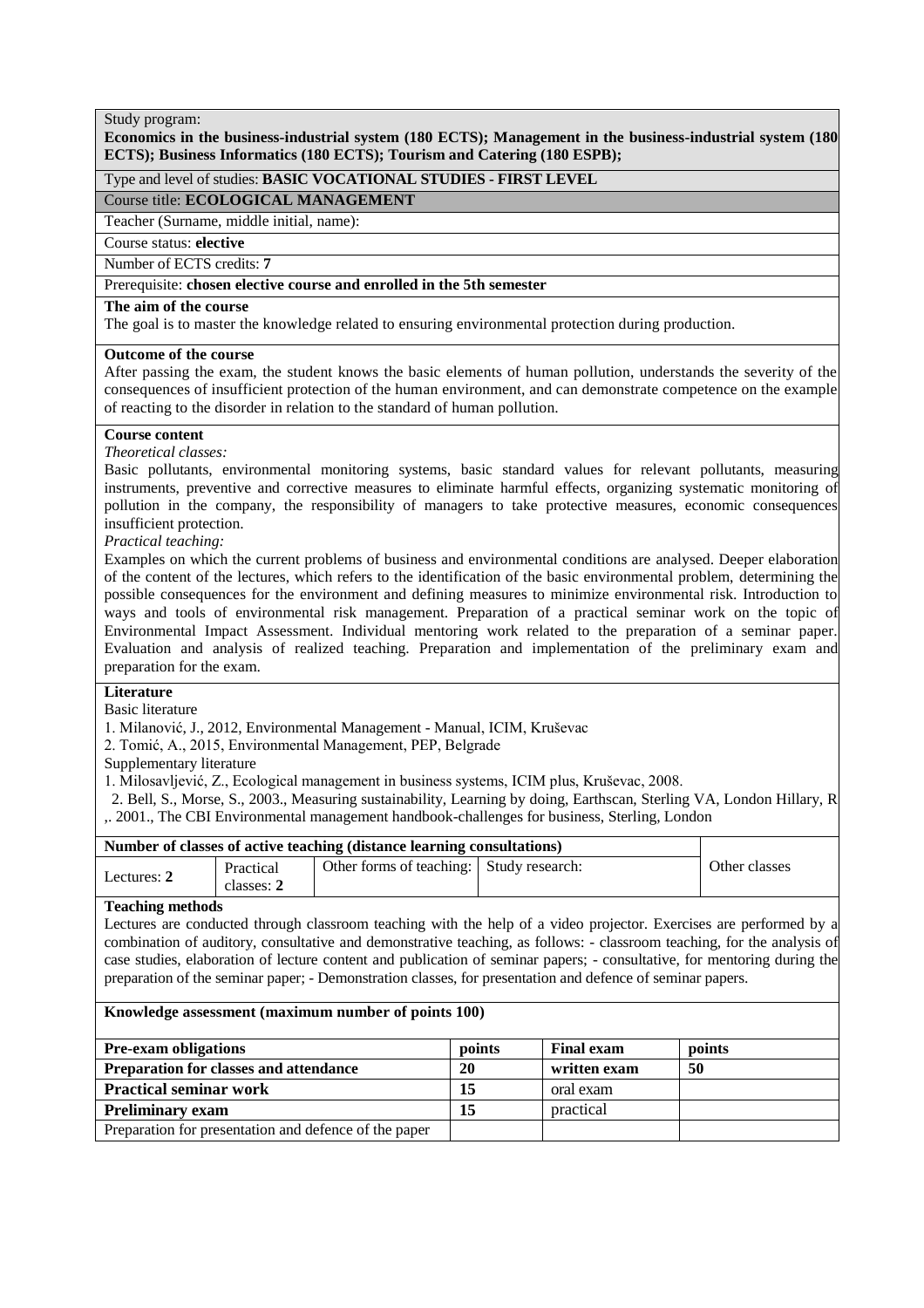# **Economics in the business-industrial system (180 ECTS); Management in the business-industrial system (180 ECTS); Business Informatics (180 ECTS); Tourism and Catering (180 ESPB);**

# Type and level of studies: **BASIC VOCATIONAL STUDIES - FIRST LEVEL**

Course title: **INNOVATION THEORY**

Teacher (Surname, middle initial, name):

Course status: **elective**

Number of ECTS credits: **7**

# Prerequisite: **chosen elective course and enrolled in the 5th semester**

# **The aim of the course**

The goal is for students to acquire knowledge of the basic elements of the innovation process in order to train them for the practical implementation of the same in the company.

# **Outcome of the course**

After passing the exam, the student knows the basic concepts of the innovation process and successfully implemented examples of innovation, understands the differences between individual concepts of innovation, and can demonstrate competence on the example of measuring innovation in the company.

# **Course content**

*Theoretical classes:*

The concept and definitions of innovation. The importance of innovation for the enterprise, economy and society. Successful innovation through case studies. Basic concepts of innovation. Innovation as change. Innovation as an achievement. Innovation as a consequence of achievement. Innovation as dynamic capacity. Classification and typology of innovation. Purely technological innovation. Innovation of another kind. Innovation process. Creative process. Invention. Tools to encourage creative thinking. Realization of invention. Diffusion of innovation. Methodology for measuring innovation. Subjective and objective approach for measuring innovation.

# *Practical teaching:*

Further elaboration and Closer explanation of topics covered in lectures. Case studies of successfully implemented innovations. Preparation of theoretical seminar papers on topics covered in lectures. Giving instructions, consultations and defence of seminar paper. Evaluation and analysis of realized teaching. Preparation and implementation of the preliminary exam and preparation for the exam.

# **Literature**

#### Basic literature

1. Krstić M., 2015, Innovation Management, PEP, Belgrade

2. Krstić M., Skorup A., 2011, Theory of Innovation, textbook, ICIM, Kruševac

Supplementary literature

1. Krstić, M., Innovations, theory and practice, textbook, ICIM plus, Kruševac, 2009.

 2. Drucker P., Innovations and Entrepreneurship, Practice and Principles, II edition, Grmeč - Economic Review, Belgrade, 1996.

# **Number of classes of active teaching (distance learning consultations)**

| Lectures: 2 | Practical<br>classes: 2 | Other forms of teaching: Study research: | Other classes |
|-------------|-------------------------|------------------------------------------|---------------|

#### **Teaching methods**

Lectures are performed in class for all students by presenting the teaching content with the help of a video projector. Exercises are performed: 1. auditory, where the analysis of case studies and issuance of seminar assignments by groups of students, 2. consultative, where mentoring takes place during the preparation of seminar papers, 4. demonstrative, for the presentation and defence of seminar papers.

| Knowledge assessment (maximum number of points 100)   |                 |              |                             |  |  |
|-------------------------------------------------------|-----------------|--------------|-----------------------------|--|--|
| <b>Pre-exam obligations</b>                           | <b>Pre-exam</b> | Pre-exam     | <b>Pre-exam obligations</b> |  |  |
| Preparation for classes and attendance                | 20              | written exam | -50                         |  |  |
| Theoretical seminar paper                             | 15              | oral exam    |                             |  |  |
| <b>Preliminary exam</b>                               | 15              | practical    |                             |  |  |
| Preparation for presentation and defence of the paper |                 |              |                             |  |  |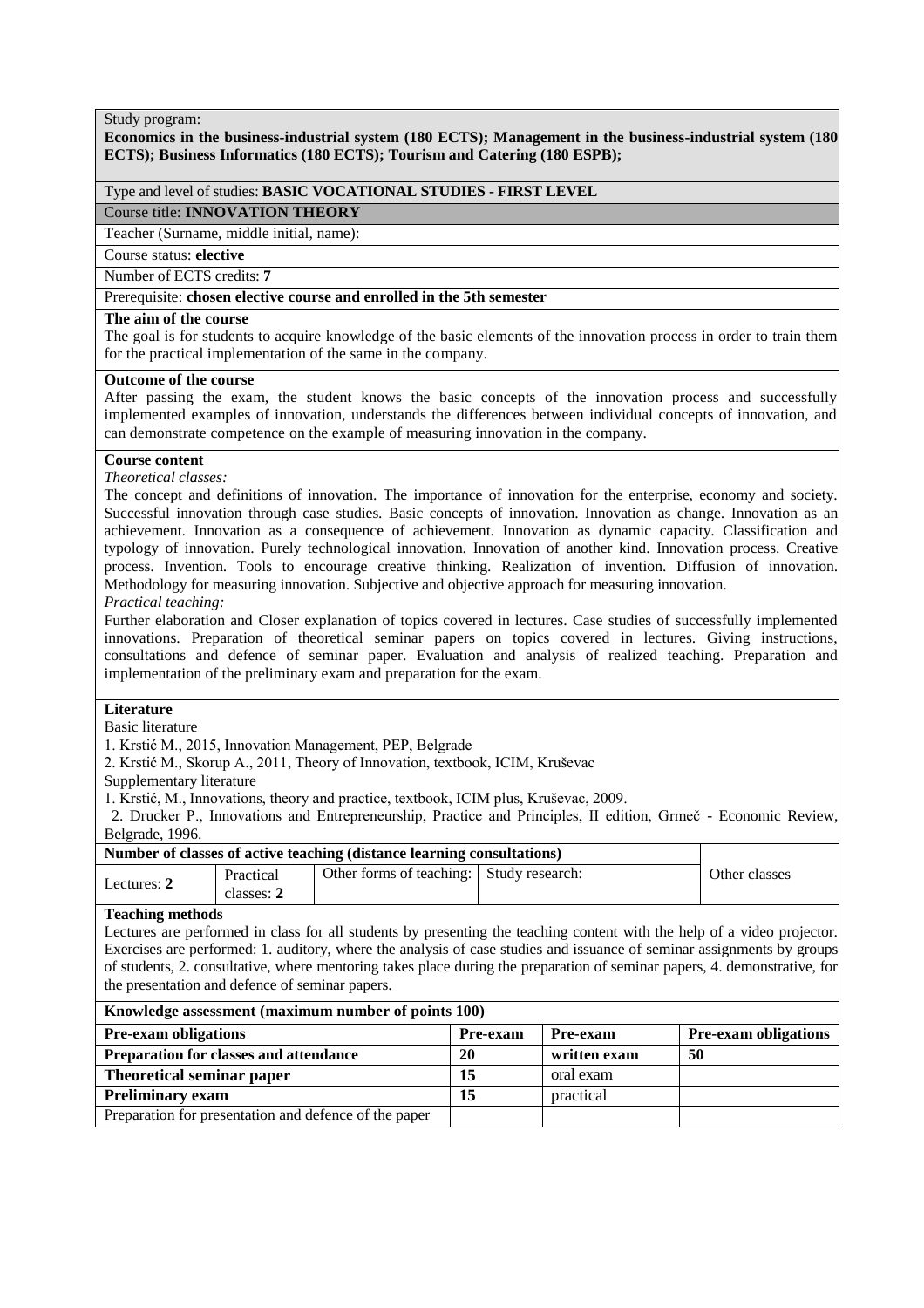| Study program:                                                                                                                                                                                                             |        |           |                   |               |
|----------------------------------------------------------------------------------------------------------------------------------------------------------------------------------------------------------------------------|--------|-----------|-------------------|---------------|
| Economics in the business-industrial system (180 ECTS); Management in the business-industrial system<br>(180 ECTS);                                                                                                        |        |           |                   |               |
| Type and level of studies: BASIC VOCATIONAL STUDIES - FIRST LEVEL                                                                                                                                                          |        |           |                   |               |
| Course title: MANAGEMENT OF SMALL AND MEDIUM ENTERPRISES                                                                                                                                                                   |        |           |                   |               |
| Teacher (Surname, middle initial, name):                                                                                                                                                                                   |        |           |                   |               |
| Course status: elective                                                                                                                                                                                                    |        |           |                   |               |
| Number of ECTS credits: 8                                                                                                                                                                                                  |        |           |                   |               |
| Prerequisite: selected elective course, enrolled in the 6th semester                                                                                                                                                       |        |           |                   |               |
| Aim of the course                                                                                                                                                                                                          |        |           |                   |               |
| Mastering the basic knowledge concerning relevant issues of small and medium enterprises (SMEs) in terms of                                                                                                                |        |           |                   |               |
| establishment, functioning, growth and development in the world and in our country.                                                                                                                                        |        |           |                   |               |
| Outcome of the course                                                                                                                                                                                                      |        |           |                   |               |
| After passing the exam, the student knows the basic concepts related to the development of SMEs, understands                                                                                                               |        |           |                   |               |
| the origin and organization of SMEs and <i>can demonstrate</i> the ability to define indicators of SME development.                                                                                                        |        |           |                   |               |
| <b>Course content</b>                                                                                                                                                                                                      |        |           |                   |               |
| Theoretical classes                                                                                                                                                                                                        |        |           |                   |               |
| Historical aspect of small and medium enterprises (SMEs) development, place and role of small and medium<br>enterprises in world and domestic economy, basic features of SMEs, forms of SME organization, entrepreneurship |        |           |                   |               |
| and basics of management strategy in modern business conditions, investment management and evaluation of                                                                                                                   |        |           |                   |               |
| investment projects, indicators SME development, SME marketing function, SME information and communication                                                                                                                 |        |           |                   |               |
| technologies, SME consulting, case studies of successful SMEs.                                                                                                                                                             |        |           |                   |               |
| Practical teaching                                                                                                                                                                                                         |        |           |                   |               |
| Introducing students to the organization, business and management of specific SMEs in the immediate                                                                                                                        |        |           |                   |               |
| environment. Realization of a practical seminar work on the topic: The function of marketing in a specific SME.                                                                                                            |        |           |                   |               |
| Consultations during the preparation, presentation and defence of theoretical seminar papers. Evaluation and                                                                                                               |        |           |                   |               |
| analysis of realized teaching. Preparation and implementation of the preliminary exam and preparation for the                                                                                                              |        |           |                   |               |
| exam.                                                                                                                                                                                                                      |        |           |                   |               |
| Literature                                                                                                                                                                                                                 |        |           |                   |               |
| <b>Basic literature</b>                                                                                                                                                                                                    |        |           |                   |               |
| 1. Milošević D., Management of small and medium enterprises, PEP, Belgrade, 2015.                                                                                                                                          |        |           |                   |               |
| Supplementary literature                                                                                                                                                                                                   |        |           |                   |               |
| 1. Radić D., Management of small and medium enterprises, BPS, Banja Luka, 2006.                                                                                                                                            |        |           |                   |               |
| Number of hours of active teaching                                                                                                                                                                                         |        |           |                   |               |
| Practical<br>Lectures: 3<br>Other forms of teaching:<br>classes: 3                                                                                                                                                         |        |           | Study research:   | Other classes |
| <b>Teaching methods</b>                                                                                                                                                                                                    |        |           |                   |               |
| Lectures are auditory and are organized for all students in the amphitheatre, and are accompanied by video                                                                                                                 |        |           |                   |               |
| presentations. Exercises are group and are held in the auditorium, and by nature are: 1. auditory, where certain                                                                                                           |        |           |                   |               |
| topics from the lecture are explained in more detail, giving instructions for making a practical seminar work on                                                                                                           |        |           |                   |               |
| "Presenting the characteristics of a particular SME"; 2. consultative, within which consultations are conducted for                                                                                                        |        |           |                   |               |
| the preparation of seminar papers; 3. demonstrative, for the presentation and public defence of seminar papers by                                                                                                          |        |           |                   |               |
| students; 4. Demonstrative, to represent successful SMEs.                                                                                                                                                                  |        |           |                   |               |
| Knowledge assessment (maximum number of points 100)                                                                                                                                                                        |        |           |                   |               |
| Pre-exam obligations                                                                                                                                                                                                       | points |           | <b>Final exam</b> | points        |
| Preparation for classes and attendance<br>20<br>written exam                                                                                                                                                               |        |           | 50                |               |
|                                                                                                                                                                                                                            |        |           |                   |               |
| <b>Practical seminar work</b>                                                                                                                                                                                              | 15     | oral exam |                   |               |
| <b>Preliminary exam</b>                                                                                                                                                                                                    | 15     | practical |                   |               |
| Preparation for presentation and defence of the                                                                                                                                                                            |        |           |                   |               |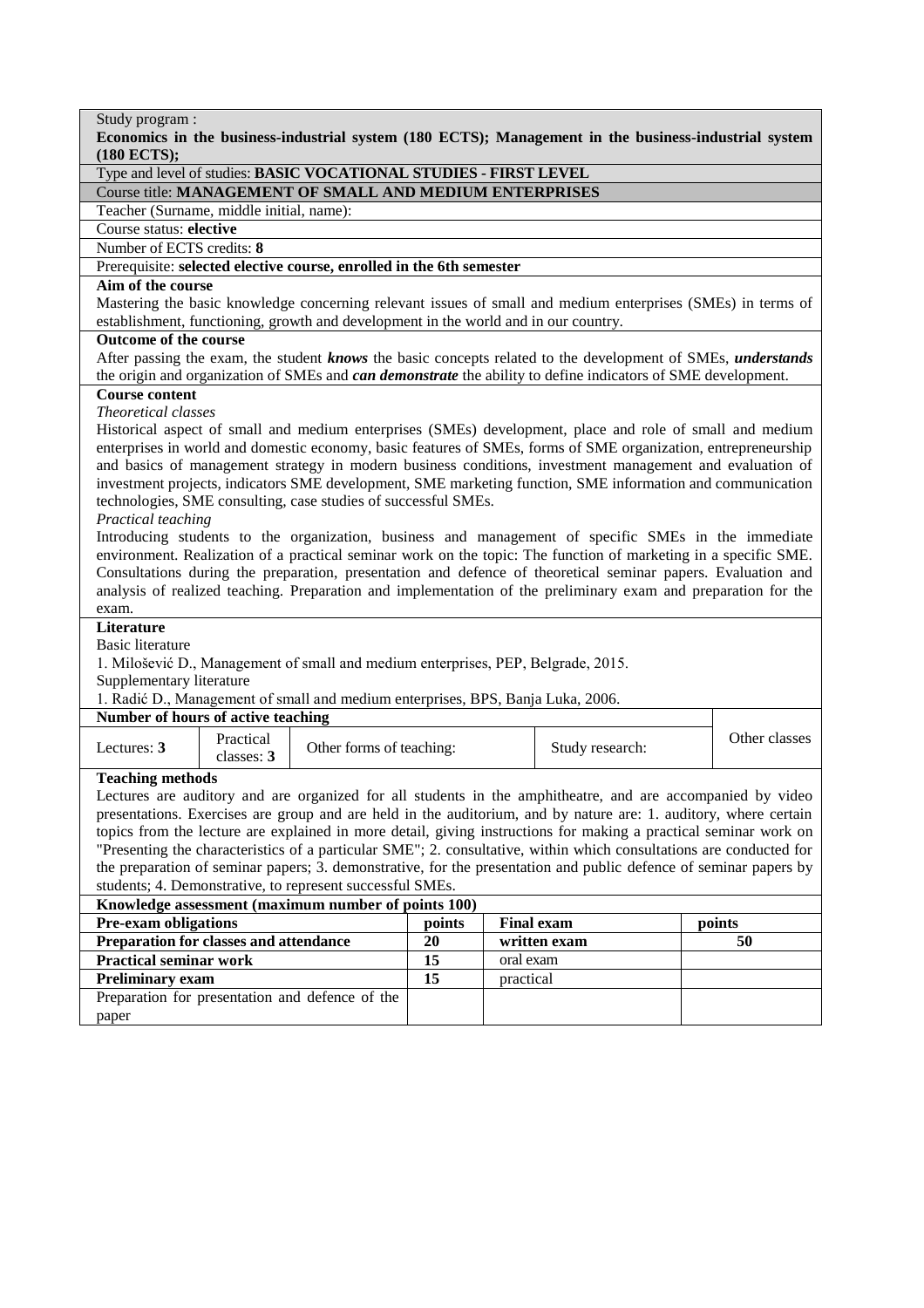**Economics in the business-industrial system (180 ECTS); Management in the business-industrial system (180 ECTS);**

# Type and level of studies: **BASIC VOCATIONAL STUDIES - FIRST LEVEL**

# Course title: **BUSINESS ETHICS**

Teacher (Surname, middle initial, name):

# Course status: **elective**

# Number of ECTS credits: **8**

# Prerequisite: **enrolled in the sixth semester**

#### **Aim of the course**

The goal is to know and accept the basic elements of ethical behaviour in the immediate and wider environment.

# **Outcome of the course**

After passing the exam, the student *knows* the key ethical principles, *understands* the importance of ethical behaviour in work and business relations, and *can demonstrate* competence on examples of discrimination against associates and protection of privacy.

# **Course content**

*Theoretical classes:*

Basic postulates of ethical behaviour, interpersonal relations as a framework for achieving acceptable behaviour, general organization, legally determined human restrictions, unacceptability of any kind of discrimination based on race, religion, nation, gender, age, etc., possible abuse of managerial position towards associates, working group as a testing ground for the application of ethical principles, respect for ethical norms in relations with business partners, personal example as the best instrument for establishing ethical behaviour in the work environment, protection of privacy of each individual by maintaining appropriate confidentiality of all personal data. *Practical teaching:*

Business ethics case studies. Round table discussion from the managerial aspect on ethical behaviour. Creative discussion on the code of ethics for improving the ethical behaviour of the members of the organization. Publishing and making seminar papers on the topic: Ethical behaviour in a particular company. Giving instructions and mentoring during the preparation of seminar papers. Evaluation and analysis of realized teaching. Preparation and implementation of the preliminary exam and final preparation for the exam*.*

# **Literature**

Basic literature

1. Trifunović, S., 2012, Business Ethics, ICIM, Kruševac

2. Damnjanović, P., 2015, Business Ethics, VŠ PEP Belgrade

Supplementary literature

1. Richard T. George, Business Ethics, "Filip Višnjić", 2003.

| Number of hours of active teaching (distance learning consultations) |            |                          |                 | Other   |
|----------------------------------------------------------------------|------------|--------------------------|-----------------|---------|
| Lectures: 3                                                          | Practical  | Other forms of teaching: | Study research: | classes |
|                                                                      | classes: 3 |                          |                 |         |
| $\mathbf{m}$ is a set                                                |            |                          |                 |         |

# **Teaching methods**

Lectures are conducted through classroom teaching. Exercises are performed as auditory, consultative and demonstrative, as follows: - classroom teaching, for a round table, analysis of case studies, further elaboration of lecture content and publication of seminar papers; - consultative, for mentoring during the preparation of the seminar paper; Demonstration classes, for presentation and defence of seminar papers.

| Knowledge assessment (maximum number of points 100) |  |  |  |  |
|-----------------------------------------------------|--|--|--|--|
|-----------------------------------------------------|--|--|--|--|

| THIS were appropriately (institution number of points foo) |        |                   |        |  |
|------------------------------------------------------------|--------|-------------------|--------|--|
| <b>Pre-exam obligations</b>                                | points | <b>Final exam</b> | points |  |
| <b>Preparation for classes and attendance</b>              | 20     | written exam      | 50     |  |
| Theoretical seminar paper                                  |        | oral exam         |        |  |
| <b>Preliminary exam</b>                                    | 15     | practical         |        |  |
| Preparation for presentation and defence of the paper      |        |                   |        |  |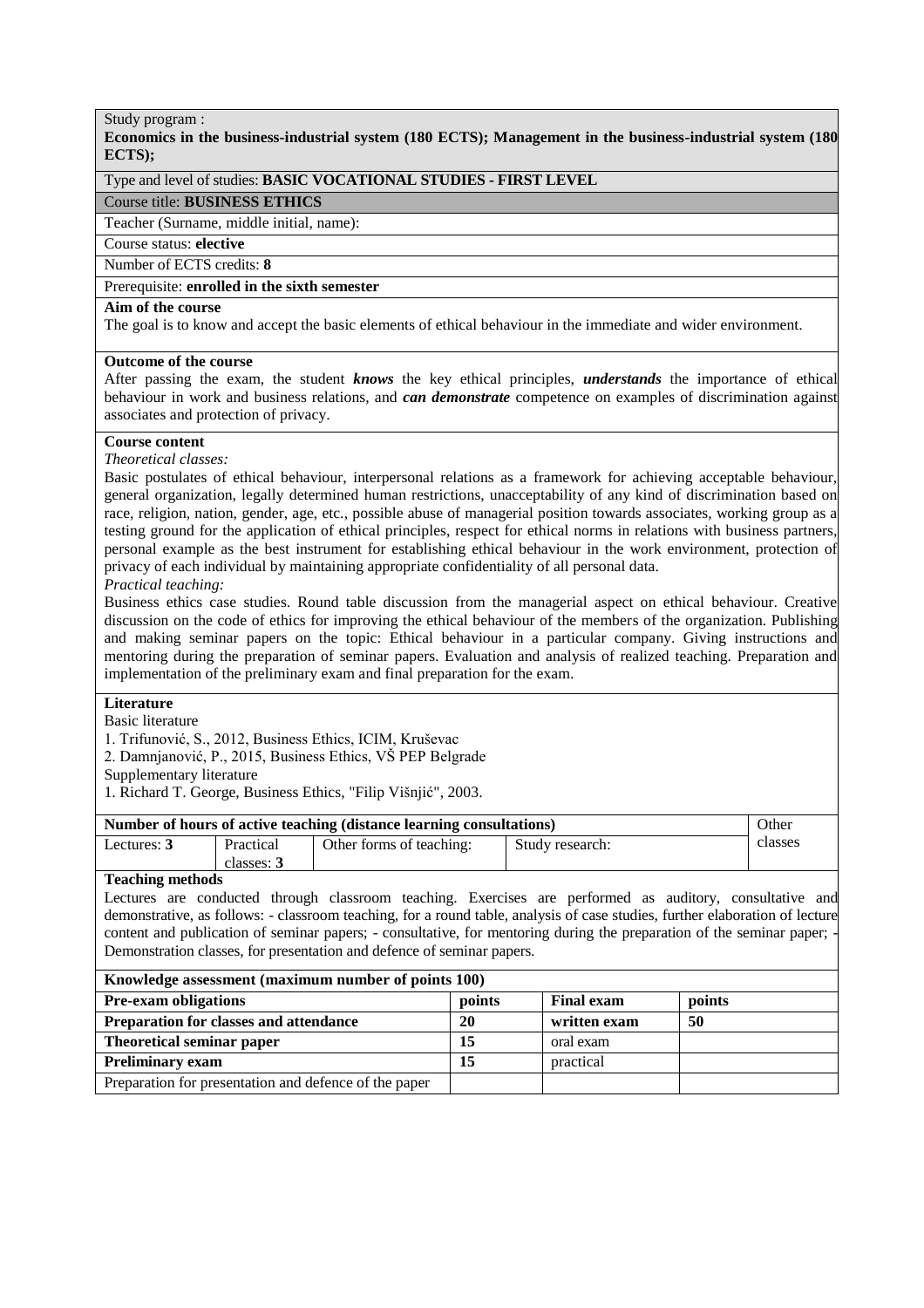# Study program: **Management in the business-industrial system (180 ECTS);** Type and level of studies: **BASIC VOCATIONAL STUDIES - FIRST LEVEL**

# Course title: **MAINTENANCE MANAGEMENT**

Teacher (Surname, middle initial, name):

Course status: **required**

Number of ECTS credits: **7**

# Prerequisite: **enrolled in the sixth semester**

# **Aim of the course**

The goal is for students to master the knowledge on a multidisciplinary basis to create conditions for the elimination of interruptions in work due to improper maintenance of machines and devices, or optimization of the costs of their life cycle.

# **Outcome of the course**

After passing the exam, the student *knows* terrotechnological procedures, organizational structure of maintenance function, monitoring methods, maintenance procedures, *understands* the quality of preventive maintenance and what the contributions are, ie harmful consequences of non-maintenance of machines and devices, and *can demonstrate* the ability to calculate losses due to maintenance weaknesses.

# **Course content**

*Theoretical classes:*

The field of terrotechnology and its significance. Key terms. Therotechnological procedures and technologies. Classification of types of examinations. Basic activities in terrotechnology. Maintenance strategy. Properties of technical means and technologies. Organizational structure of the maintenance function. Reliability of technical systems. Categorization of works. Condition monitoring methods. Substitution of machine parts. Maintenance information system. Procedures in the maintenance system in accordance with ISO standards. Maintenance process reengineering. The importance of innovating the knowledge of maintenance personnel.

*Practical teaching:*

Video presentations of therotechnological procedures and technologies of companies from different economic branches. Tour of production facilities from the surrounding area for insight into equipment maintenance. Preparation of a practical seminar paper on the topic of a selected specific technological system. Giving instructions, consultations and defense of seminar paper. Evaluation and analysis of realized teaching. Preparation and implementation of the colloquium and preparation for the exam.

# **Literature**

Basic literature

1. Klarin, M., et al., Terotechnology, ICIM, Kruševac, 2001.

Supplementary literature

1. Papić, Lj., Milovanović, Z., Maintenance of technical systems, DQM, Prijevor, 2008.

2. Adamović, Ž., Maintenance Technology, Technical Faculty, Zrenjanin, 1998.

3. Klarin, M., Ivanović, G., Stanojević, P., Raičević, R., Principles of terrotechnological procedures, MF, Belgrade, 1994

| Number of classes of active teaching (distance learning consultations) |            |                          |                 | Other   |
|------------------------------------------------------------------------|------------|--------------------------|-----------------|---------|
| Lectures: 2                                                            | Practical  | Other forms of teaching: | Study research: | classes |
|                                                                        | classes: 2 |                          |                 |         |

# **Teaching methods**

Lectures are performed in the auditory way by presenting the teaching contents. Exercises are performed: 1. demonstration, organized visits to business systems for insight into the state of maintenance; 2. auditory, issuing seminar assignments by groups of students, 3. consultative, for mentoring during the preparation of seminar papers, 4. demonstrative, for the presentation and defense of seminar papers.

| Knowledge assessment (maximum number of points 100)   |        |                   |        |  |
|-------------------------------------------------------|--------|-------------------|--------|--|
| <b>Pre-exam obligations</b>                           | points | <b>Final exam</b> | points |  |
| <b>Preparation for classes and attendance</b>         | 20     | written exam      | 50     |  |
| <b>Practical seminar work</b>                         | 15     | oral exam         |        |  |
| <b>Preliminary exam</b>                               | 15     | practical         |        |  |
| Preparation for presentation and defence of the paper |        |                   |        |  |